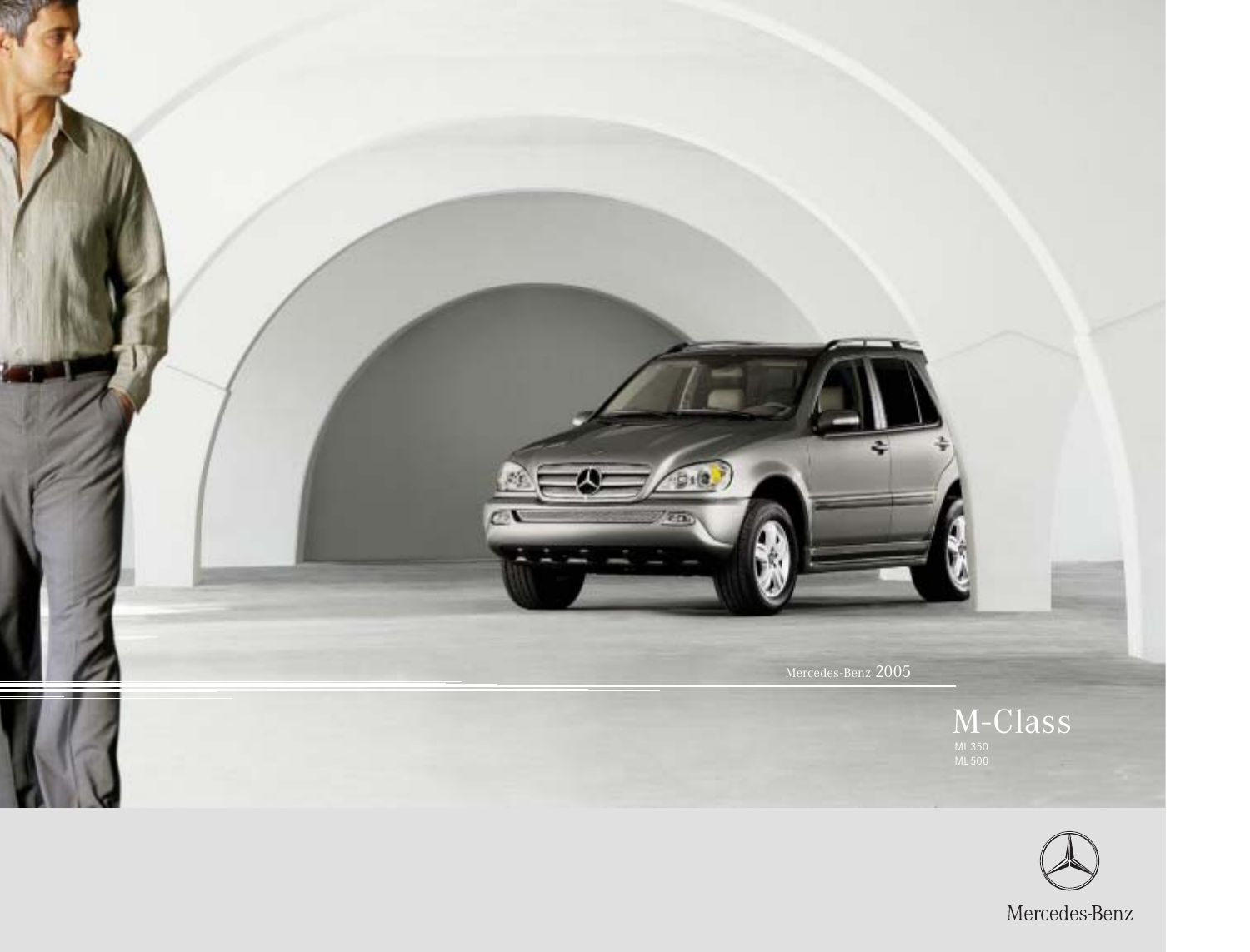In the ever-increasing flood of sport utility vehicles is making it difficult for you to<br>In the first place you look. Sure, it's eas choose, the Mercedes-Benz M-Class should be the first place you look. Sure, it's easy to fall for the handsome looks, the feeling of quality and the driving confidence that only a Mercedes-Benz can provide. But look deeper and you'll also discover a tradition of leadership you won't find anywhere else. It's evident in the numerous safety, performance and convenience features introduced to SUVs by Mercedes-Benz. There's a simple reason why the M-Class is known for innovation: our commitment to putting you first. To keep you ahead of the pack, you have a choice of a smooth V-6 in the ML350 or the ML500's powerful V-8, while an advanced full-time 4-wheel drive system and impeccable road manners help you tackle even the most challenging

> conditions. You'll sit surrounded by genuine wood trim and a wide array of luxuries, secure in the knowledge that you're protected by advanced safety systems, including eight standard air bags. When versatility is a priority, you'll be pleased that the M-Class offers a cavernous cargo area or room for seven with the optional third-row seats. And with the rich new M-Class Special Editions, the SUV known for firsts has become more desirable than ever.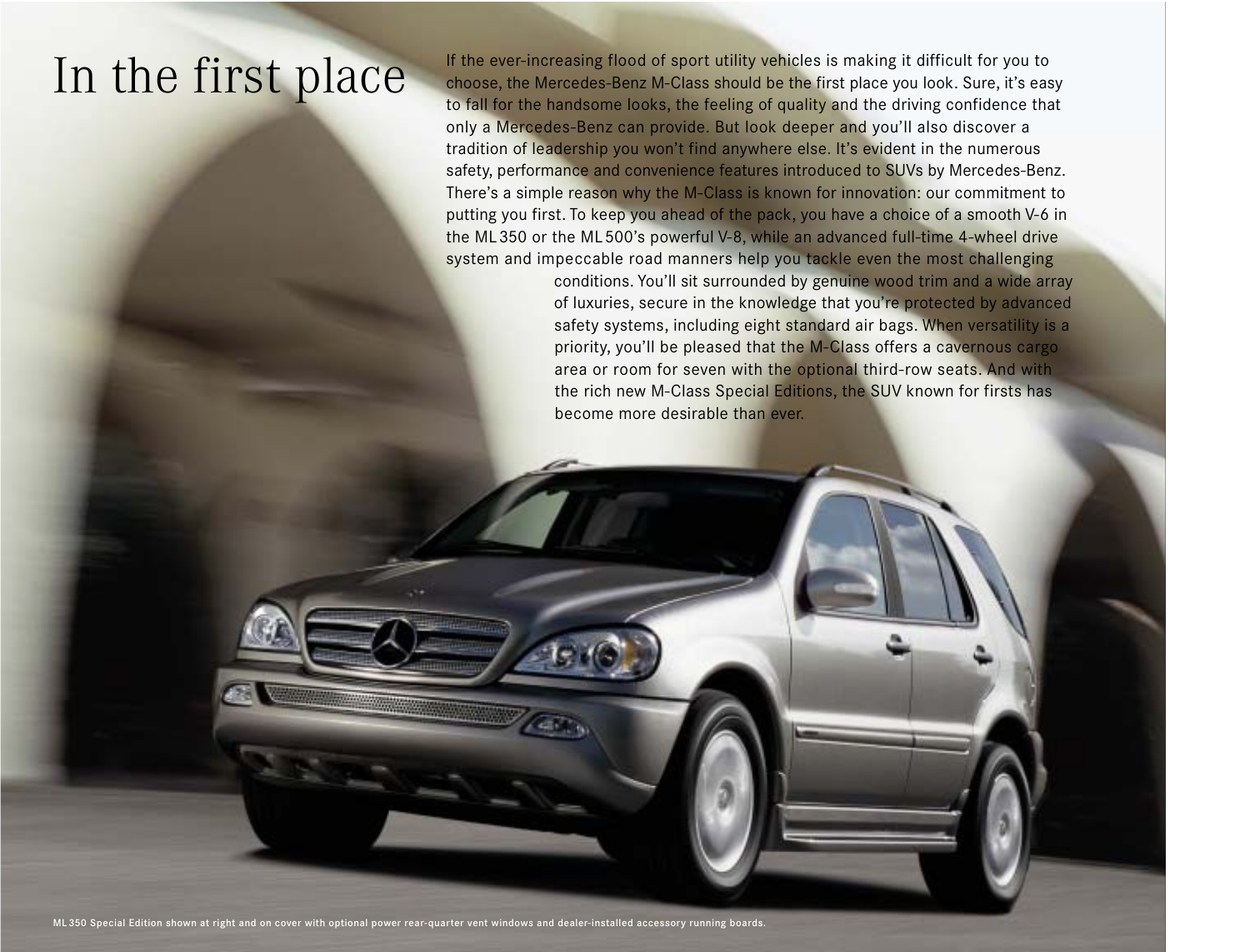# Special appearance

How do you make an already appealing SUV nearly irresistible? You start from the ground up. The M-Class Special Editions begin with new, aggressive 5-spoke 17" alloy wheels. Up front, a silver-painted grille with chrome ribs and twin power domes in the hood announce the smooth, strong V-6 of the ML350 or the prodigious thrust of the ML 500's V-8. Topping it all off are brushed aluminium roof rails. For an added touch of personal style, each lustrous paint colour— including Pewter metallic,

offered for the M-Class exclusively on the Special Editions — is enhanced by tasteful chrome trim on the door handles and liftgate, and chromeaccented badges. ML500 models add the sophistication of deep-tinted rear privacy glass. And if you have an ounce of resistance left, we'd also like to point out this vehicle's exceptional value, and invite you to step up into an M-Class that's special in so many ways.











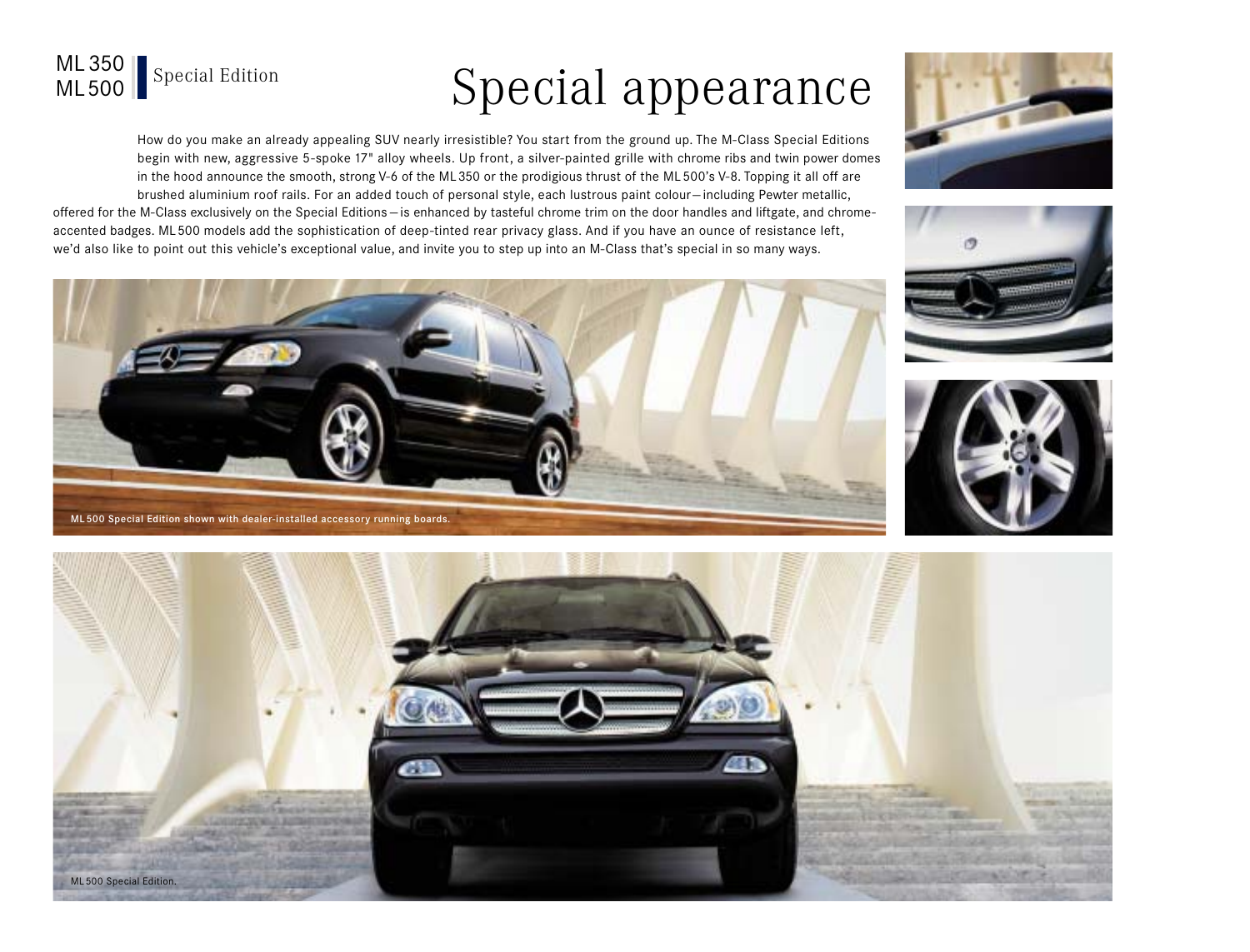



A. Special Edition floor mats, shown in Java B. Charcoal Burl Walnut wood trim



## Preferred treatment

To make your stay in the M-Class Special Edition especially enjoyable, three enticing environments are available. For a modern interpretation of style, consider Java leather with Matte Burl Birch trim in a special low-gloss finish that's rich to the touch.

Perhaps you'll be drawn to the inviting sensations of Charcoal leather teamed with Charcoal Burl Walnut that's been hand-polished to a lustrous sheen. Or be tempted by the contrast of this deep, dark wood to the cool tones of Ash leather. From the embrace of deeply bolstered, 8-way power heated front sport seats, you can savour details like the embroidered floor mats, or the chrome-ringed gauges and climate controls. And combined with the thoughtful design, unmatched versatility and outstanding comfort that make every M-Class so accommodating, you just might find you've been spoiled for anything else.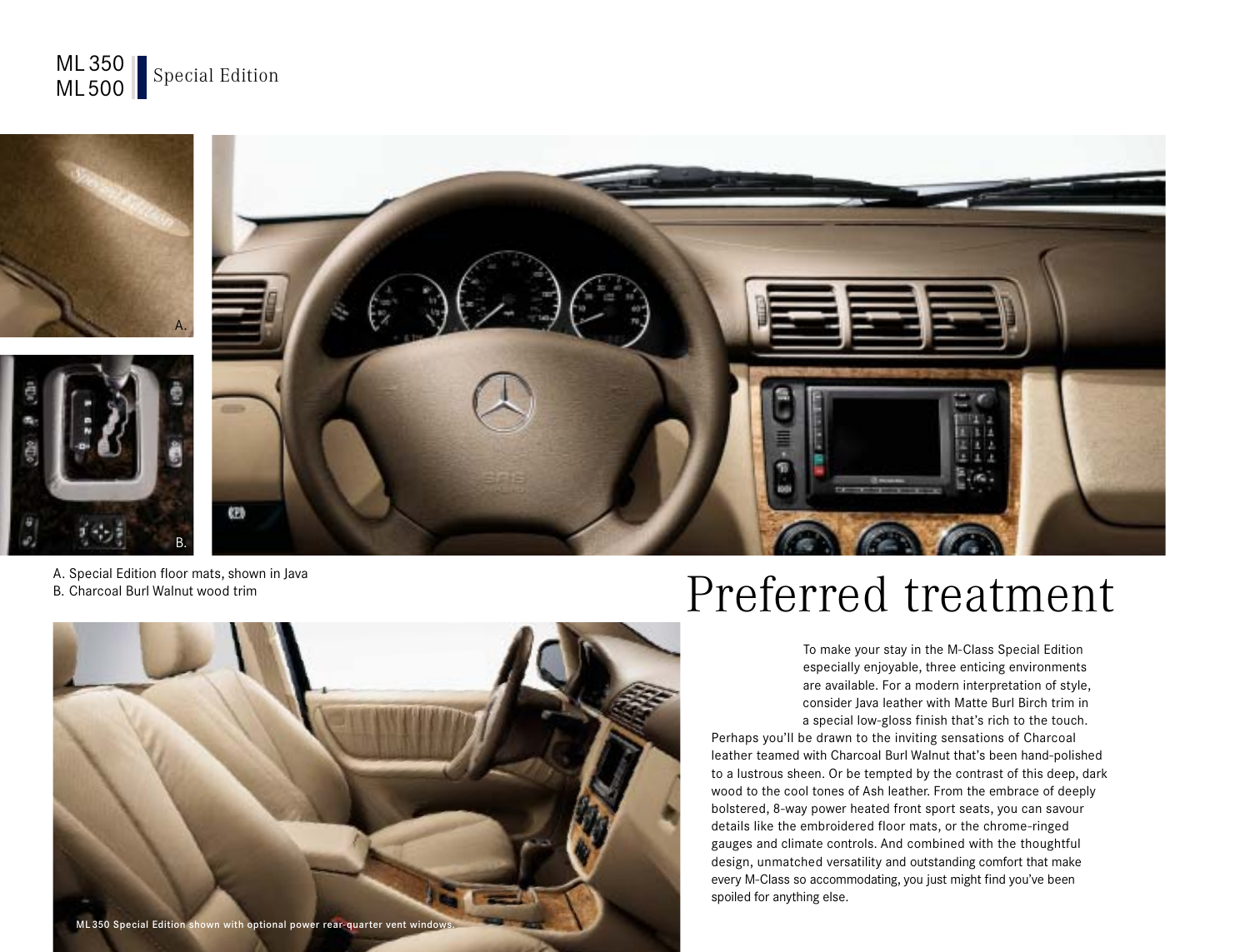ML350 Classic<br>ML350 Elegance Sport Utility Vehicle When the terrain becomes unfamiliar, it's good to have an<br>resume is filled with a long list of SUV breakthroughs pior experienced guide like the ML350 Classic or Elegance. Its resume is filled with a long list of SUV breakthroughs pioneered by the M-Class. And even if you never travel far from the beaten path, the combination of a powerful 3.7-litre V-6 and responsive driver-adaptive 5-speed automatic transmission offers a quick start to a getaway weekend, while full-time 4-wheel-drive grip and our Electronic Stability Program (ESP) mean supreme confidence in any situation! Your cabin is tastefully decorated with hand-finished wood trim, and offers the comforting protection of four side-impact air bags and Head Protection Curtains. And whether you choose the city, the mountains, the coast or the open highway, you're guaranteed a breathtaking view, and with the ML350's outstanding value and efficiency, enough money left over for souvenirs.

# Experience true confidence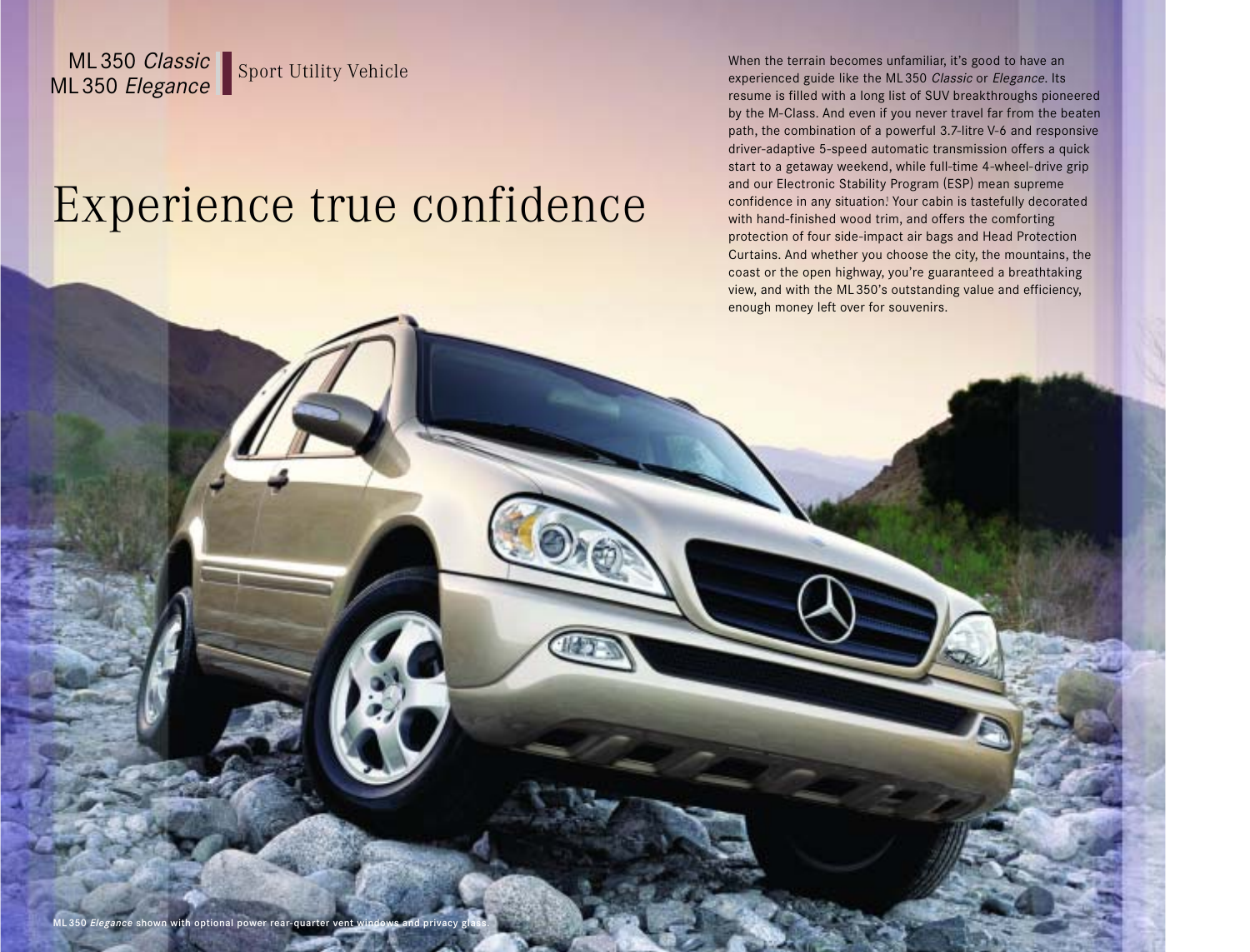

### ML500 Sport Utility Vehicle

### Loaded, even when it's empty

Sure, people lust after the latest sports car,

or dream about the newest sleek coupe, but

an SUV? With the ML500, prepare to be seduced. If you love to drive, there's the ferocious thrust of a 288-hp 5.0-litre V-8 rushing you to 100 km/h in just 7.5 seconds.<sup>2</sup> Sport-sedan manners, huge brakes and 6-spoke 17" wheels with high-performance tires<sup>3</sup> make the curves as much fun as the straightaways. If your passions run more toward life's little pleasures, you'll find heated 8-way power front seats with memory, buttery-soft leather and an extensive application of hand-finished Burl Walnut trim. The ambience is so rich, you could get lost in the luxury, even as the blue-white light of the ML 500's standard Bi-Xenon headlamps makes it easier to find your way at night.

1 No system, no matter how sophisticated, can repeal the laws of physics. Performance is limited by available traction, which snow, ice and other conditions can affect. Always drive carefully, consistent with conditions. Off-road driving should only be attempted by drivers with the necessary skill, experience and understanding of the vehicle's limits. 2 Stated rates of acceleration are based upon manufacturer's track results and may vary depending upon model, environmental and road surface conditions, driving style, elevation and vehicle load. 3V-rated tires are optimized for performance driving and may provide reduced ride comfort, increased tire noise, substantially increased treadwear and greater susceptibility to damage compared with H-rated tires.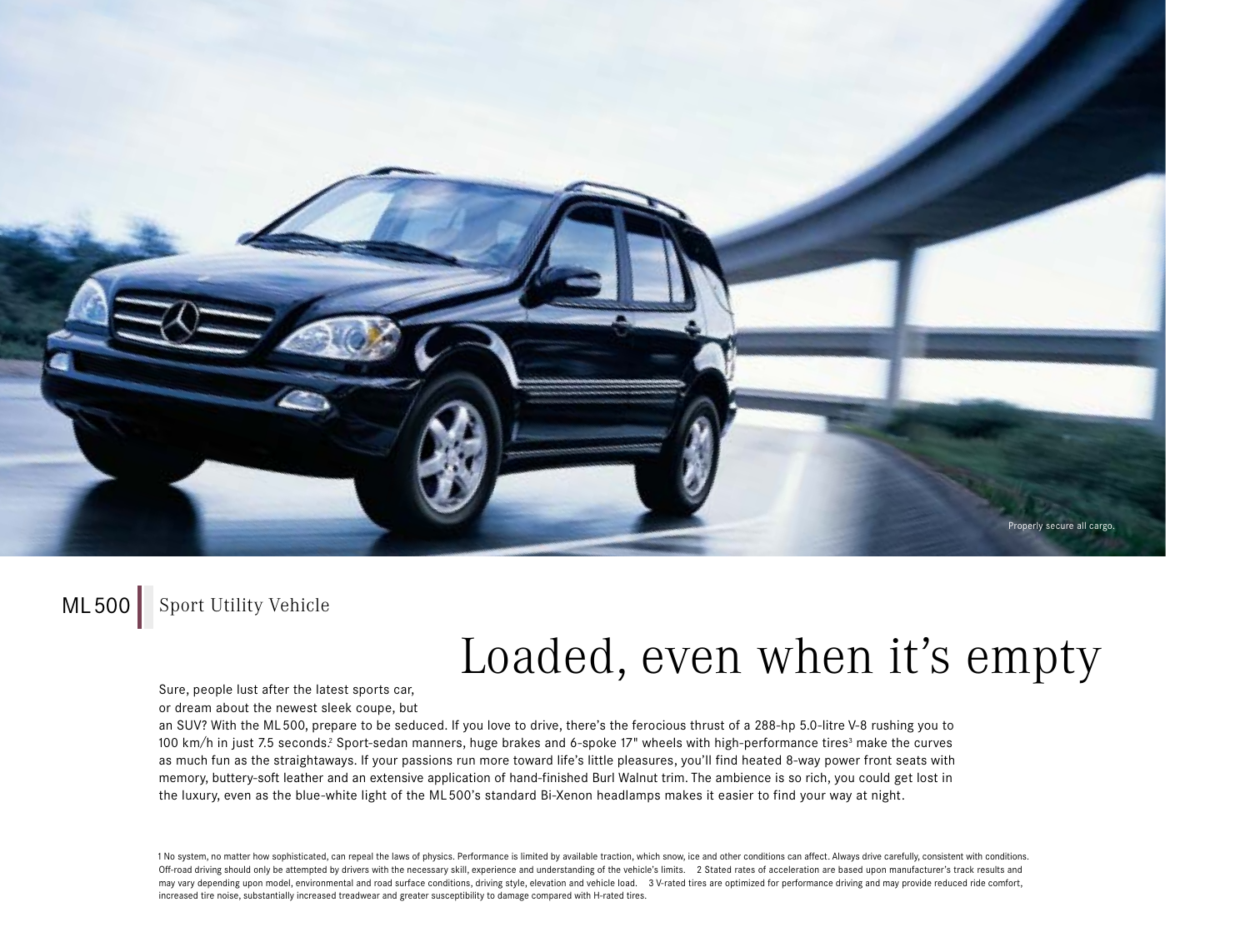

ML 350 Sport Utility Vehicle Controller Controller Controller Controller Controller Controller Controller Controller Controller Controller Controller Controller Controller Controller Controller Controller Controller Contro

### Savour the environment

In your pursuit of the good life, the M-Class provides luxury, convenience and tasteful design that will spoil you for anything less. At first glance, you'll be delighted by the deep lustre of hand-polished Burl Walnut on the centre console and four doors, and the welcoming touch of a leather-trimmed steering wheel<sup>1</sup> and shift knob! After a long drive, you'll appreciate the all-day support of properly designed front seats, while those in back will hail the generous room for three full-size adults. With only two in back, a centre armrest gives first-class accommodations. The climate control system even features separate rear-cabin controls. Five cupholders and four reading lamps mean individualized attention for all aboard. More? Certainly. Leather upholstery<sup>1</sup> is hand-fitted to the seats, door trim and 4-way adjustable head restraints to surround you in soft luxury. Heated, 8-way power-adjustable front seats<sup>1</sup> take the bite out of chilly weather, while stylish brushed-steel door sill trim ensures a grand entrance anytime.

One great advantage of the spacious M-Class interior is the ability to carry as many as seven passengers in Mercedes-Benz comfort. The third-row seating option includes a pair of full-size rear seats that anchor to the cargo floor when in use, and fold away against the side walls when they're not. Upholstered to match the front seats, they're also easily removed for maximum room. And with power rear-quarter vent windows, 3-point seat belts and adjustable head restraints, your third-row passengers don't have to take a back seat to comfort and safety, either.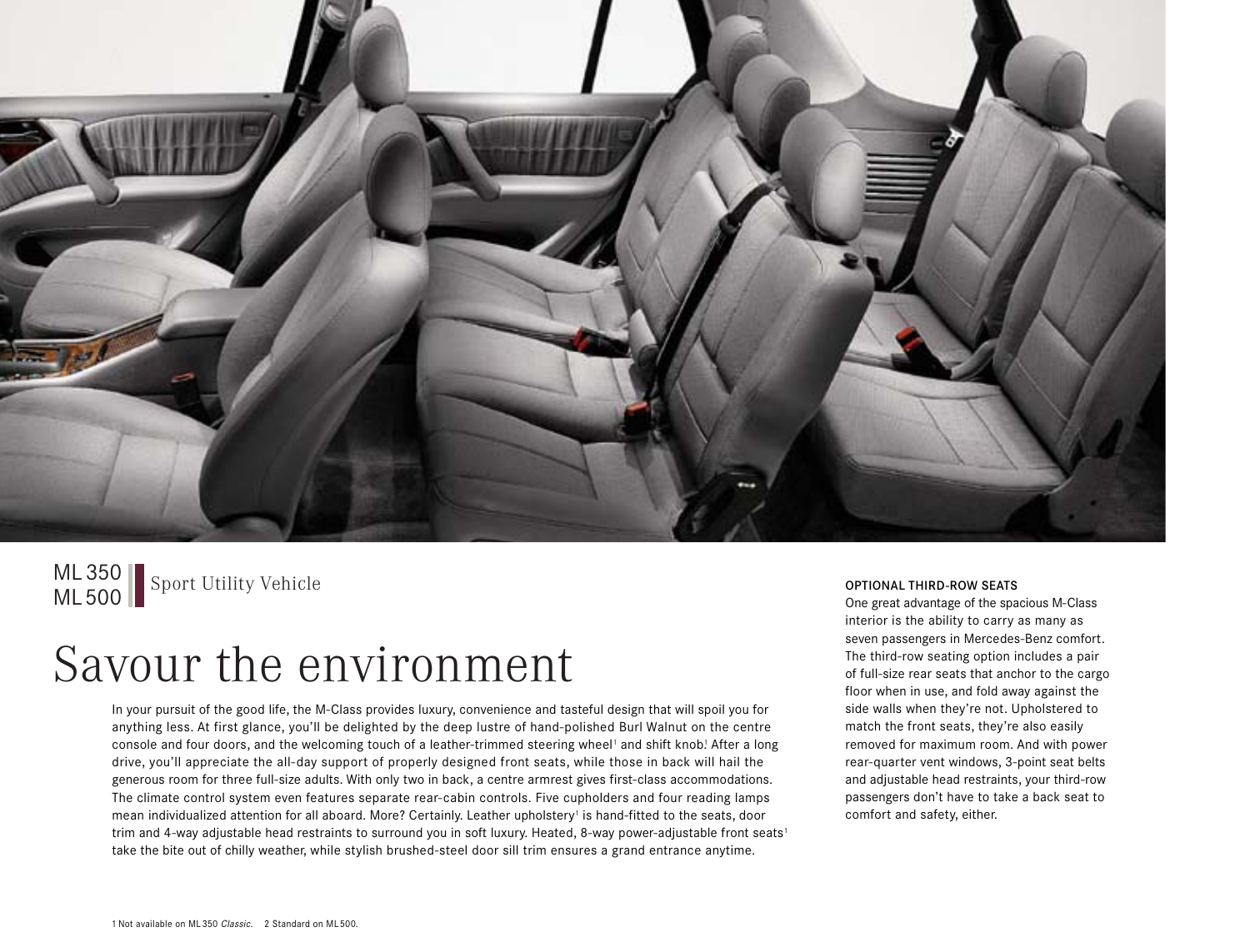

## ML 350 Sport Utility Vehicle

### Properly secure all cargo.  $Flex time$

If the one constant in your life is change, you'll find no better travelling companion than the M-Class. Whether your next trip is to the homeimprovement store or the symphony, a multitude of cargo and seating configurations gives you the flexibility you need. With all seats up, you have generous accommodations for five and plenty of room for their gear. The rear seats even shift fore and aft for your choice of added legroom or

> increased cargo room with five people aboard. Your protection from sliding objects is enhanced by steel reinforcements in the seatbacks. When you need to carry larger items, the 60/40-split fold-down rear seats give you a variety of seating and cargo choices. And there's no need to remove the head restraints before folding the rear seatbacks down. When maximum room is required — like at that once-a-year sale — the folded rear seats drop flush to create a flat cargo floor for easy loading and up to 2,300 litres of carrying capacity.

#### **A. Three front cupholders**

The centre console is especially accommodating, featuring two levels of enclosed storage and a single extra-large cupholder. Two more retractable cupholders pop out from either end of the dash to keep drinks within easy reach.

#### **B. Power rear vent windows**<sup>2</sup>

Optional rear-quarter vent windows swing out for added ventilation. Controls are mounted conveniently on the dash.

**C. Trip computer**<sup>1</sup>

With its digital display, the M-Class trip computer lets you keep track of date, compass heading, elapsed trip time, fuel economy and distance to empty.

**D. Rear-seat climate controls and cupholders** Second-row passengers get first-class treatment with an auxiliary control panel that allows automatic or manual selection of airflow direction and blower speed, with vents behind the centre console and air outlets under the front seats. A retractable dual cupholder handles beverage service.

**E. Four 12-volt power outlets** A little extra power is always a good thing, so you'll find covered outlets below the dash, in the cargo area, and with the lighters in the front and rear ashtrays.





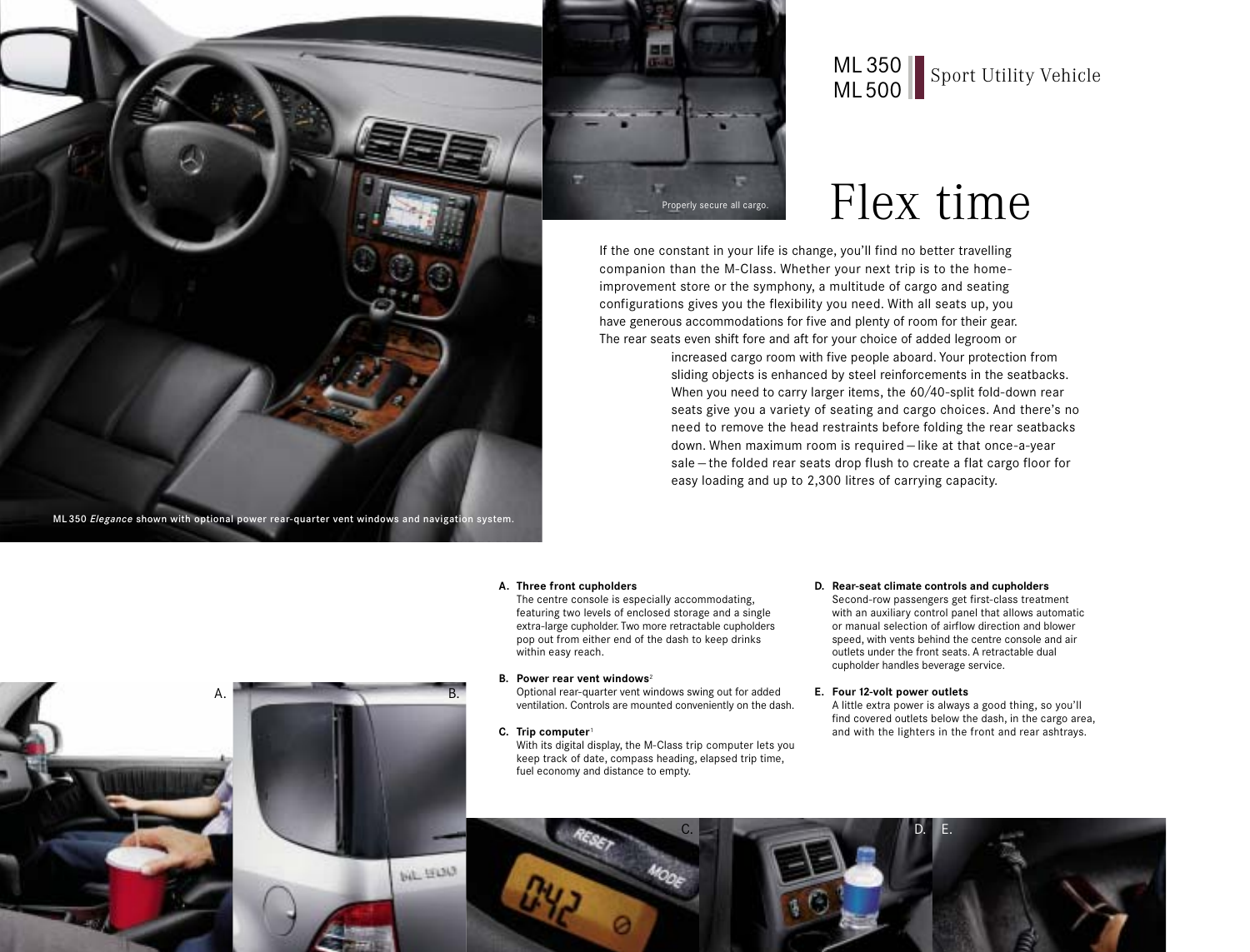**SECTION** 

 $Get$  your healthy emphasis<br>Get without a healthy emphasis<br>as they are smooth and refined. Of course, they'll gladly do what's asked of them. on sport. That's why you'll find a choice of engines that are as powerful and responsive as they are smooth and refined. Of course, they'll gladly do what's asked of them, whether it's quietly carrying a load of business associates during the week, or easily

> towing up to 5,000 lb  $(2,268 \text{ kg})$ <sup>1</sup> of your favourite recreational toys on the weekend. But when you're merging onto a fast-moving highway or need that quick stoplight getaway, you'll understand why we put the heart of a sport sedan into the body of an SUV.



### 3.7-litre V-6

To raise your pulse rate, choose the quick response of the ML 350's 232-hp V-6. Its wide power band means all 254 lb-ft of this engine's peak torque is available from 3,000 rpm all the way up to 4,500 rpm for a silky rush to 100 km/h in a very satisfying 8.7 seconds.<sup>2</sup> And while the ML350 quickly leaves the distance behind you, its lowemission engine makes sure it leaves little else.



### 5.0-litre V-8

For peak performance, look to the ML 500. With 288 hp, it places 100 km/h at your feet in just 7.5 seconds.2 And with 325 lb-ft of peak torque on tap from 2,700 to 4,250 rpm, relentless thrust is available anytime you desire. With awesome power comes responsibility, so we made sure the ML500 delivers high performance with low emissions.

1 Requires accessory trailer hitch kit. Please read Operator's Manual before towing. 2 Stated rates of acceleration are based upon manufacturer's track results and may vary depending upon model, environmental and road surface conditions, driving style, elevation and vehicle load.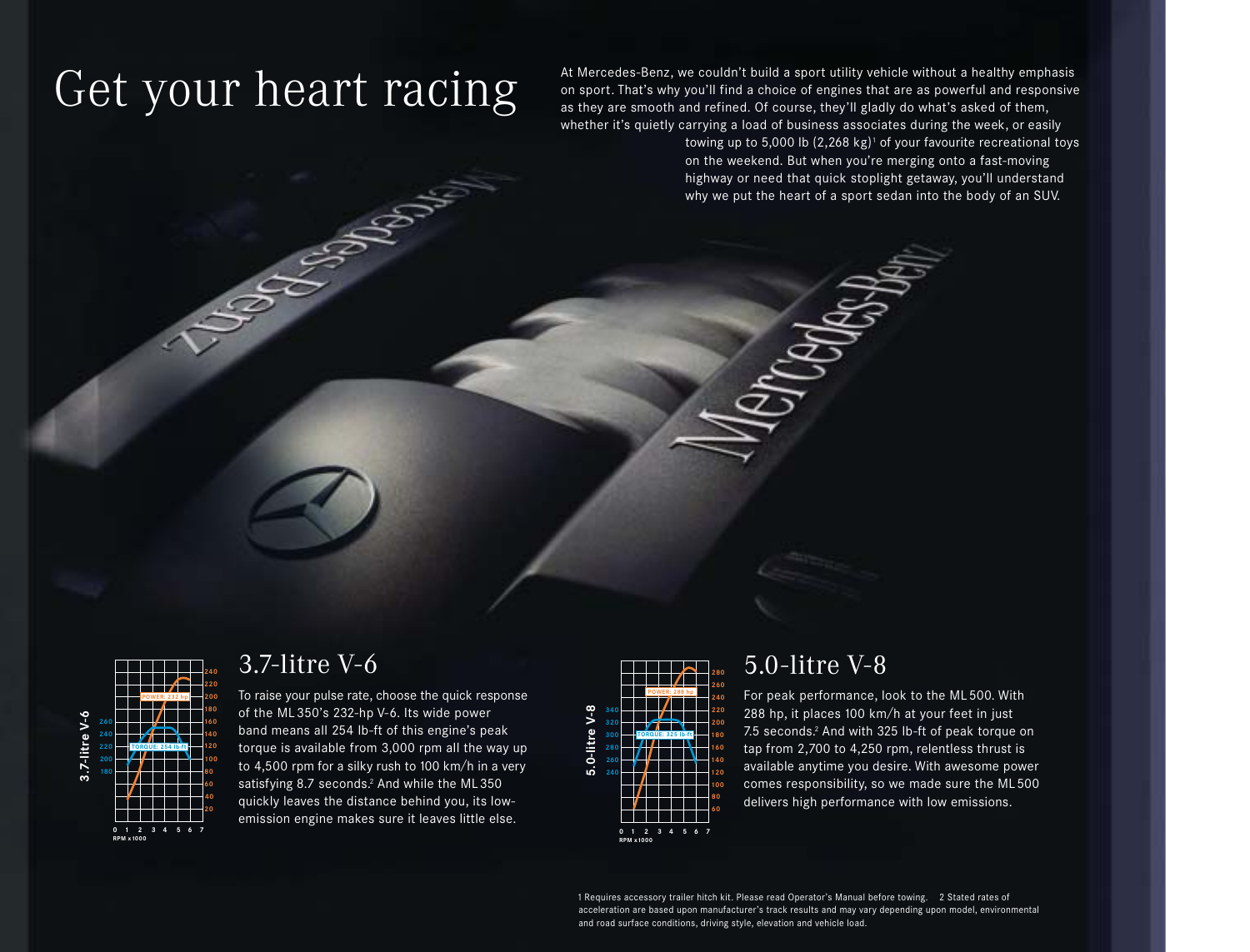### Stick with the program

The 5-speed automatic in the M-Class gives you the best features of both automatic and manual transmissions. It pays attention to your driving style and adjusts its shift patterns accordingly. Driven enthusiastically, your M-Class will hold its shifts until higher revs for maximum performance. In a more relaxed mode, it tailors shifts to optimize fuel economy. For maximum fun, Touch Shift lets you enjoy manual-style control: Tap the shift lever to the left of Drive to downshift, tap to the right to allow an upshift. The M-Class also offers one-touch selection of the best gear for acceleration.

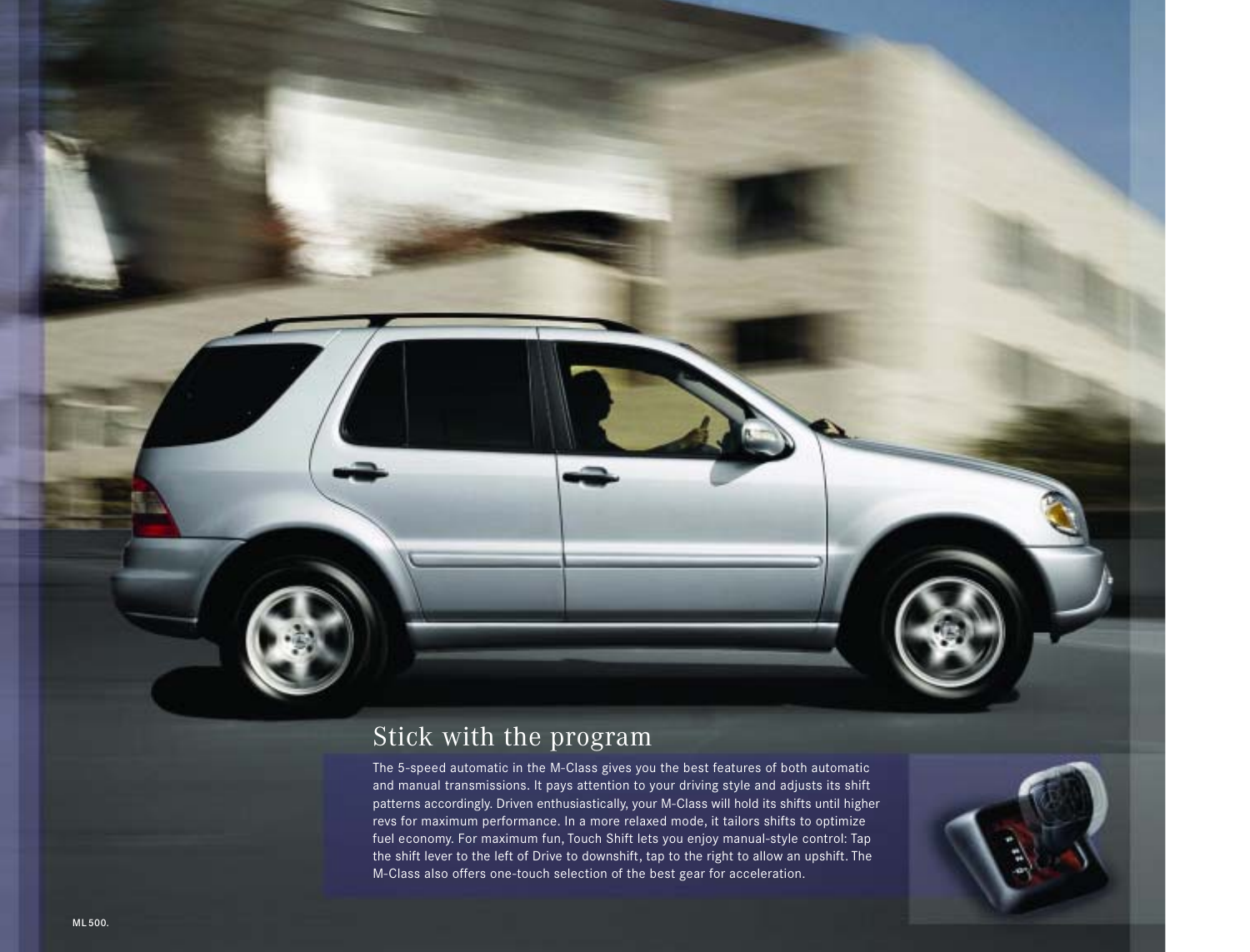# Independent thinking

It shouldn't surprise you that the M-Class has the quick responses and the long-distance gait you'd expect of our luxury sedans and wagons. It was the first luxury SUV with a 4-wheel independent suspension, giving an effortless ride while other manufacturers' SUVs were still driving around like Conestoga wagons. And while they've been trying to catch up, we've been adding innovations in braking, stability and traction control to keep us — and you — ahead of the pack.

 $\bullet\bullet\bullet\bullet\bullet\bullet\bullet\bullet\bullet\bullet$ 

#### EMERGENCY-SENSING BRAKE ASSIST

Brake Assist — a Mercedes-Benz innovation — senses panic stopping from how quickly you hit the brakes, and instantly applies all available power braking boost until you let up. By reducing the natural human tendency not to brake hard enough, soon enough, Brake Assist can actually help your M-Class stop sooner in an emergency.<sup>1</sup>

#### 4-WHEEL ELECTRONIC TRACTION SYSTEM

4-ETS**+**, also a Mercedes-Benz first, can help get your M-Class moving even if only one wheel has grip. If 4-ETS**+** detects wheelspin, it applies the brakes to the slipping wheel or wheels, to restore the balance of the engine's torque to all four wheels. By simulating the effect of locking the front, centre or rear differentials, 4-ETS**+** helps ensure that power is sent to where the traction is — even if that's only one wheel. There are no buttons to push or levers to engage. It's an integral part of the permanent 4-wheel drive of every M-Class, helping to make it a supremely surefooted SUV.<sup>2</sup>

1 Braking effectiveness also depends on proper brake system maintenance, and tire and road conditions. 2 No system, no matter how sophisticated, can repeal the laws of physics. Performance is limited by available traction, which snow, ice and other conditions can affect. Always drive carefully, consistent with conditions. Best performance in snow is obtained with winter tires.

### $\bullet\bullet\bullet\bullet\bullet\bullet\bullet\bullet\bullet\bullet$

#### ELECTRONIC STABILITY PROGRAM

The M-Class was also the first SUV equipped with the all-road, all-season handling prowess of ESP. Specifically calibrated for the needs of an SUV, the M-Class ESP can dramatically enhance cornering control by monitoring your steering and braking actions. If your M-Class begins to fishtail (oversteer) or plow (understeer) in a corner, ESP can apply the brakes to any of the four wheels or reduce excess power to help you regain control and stay on course.2

ESP brakes the outside front wheel to counteract oversteer.









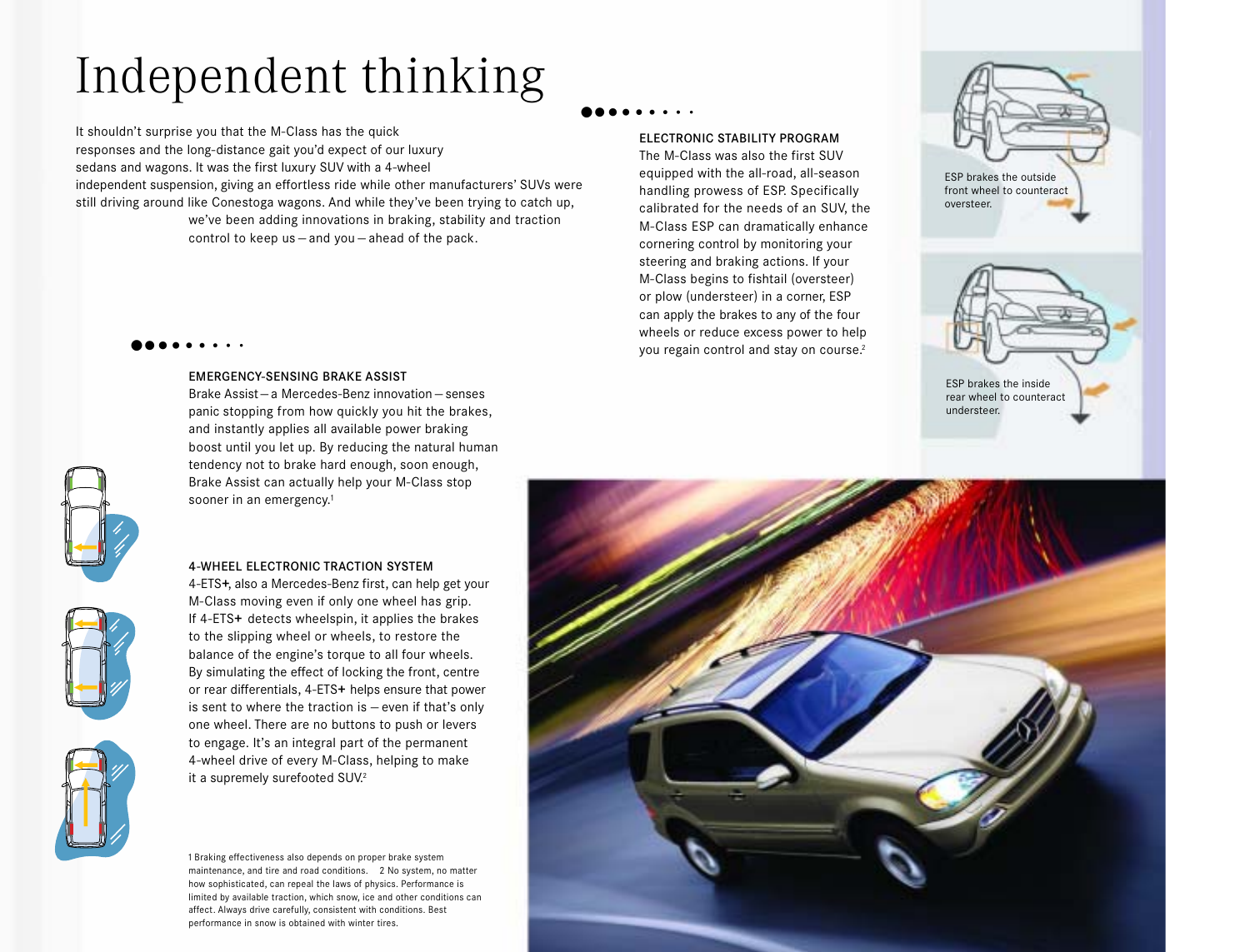

a loose-surface program that helps to shorten stopping distances from speeds under 29 km /h. The downhill traction When you venture off the beaten path, you'll find your M-Class as confident in the rough as it is on the pavement. The 4- wheel independent suspension gives a supple ride, while 22 cm of ground clearance means you can go over what many others have to go around? The 4-wheel Electronic Traction System (4-ETS**+**) — already a step up in on-road control — uses its ad va nc ed technology to easily tackle slippery situations off-road as well. The clever "two-foot mode" lets you apply the brakes while feathering the accelerator and still retain the benefits of the traction control and Antilock Braking System– ex tr em e ly helpful when tiptoeing over rocks or starting up hills. When using low range, the ABS automatically engages function helps you manage a steady crawl speed down challenging hills by automatically redistributing torque to the gripping wheels. This allows some beneficial tire "plowing" to help the tires dig in on loose surfaces.

### $\bullet\bullet\bullet\bullet\bullet\bullet\bullet\bullet\bullet$

**Welcome to the real world.** Maybe you think you'll never go off-road. But have you seen the conditions of some roads these days? It's a blacktop jungle of cratersized holes and speed bumps the size of small mountain ranges. You need the rugged strength of a real SUV and true off-road ability anywhere you go. And not only does the M-Class deliver, it also offers you the comfort, versatility and luxury you can enjoy every day.

3 Off-road driving should only be attempted by drivers with the necessary skill, experience and understanding of the vehicle's limits. 4 Driving in water too quickly or that is deeper than the specified limit can result in severe engine damage.



#### **A. Cleared for adventure**

When conditions get ugly, the M-Class looks even more beautiful. With short front and rear overhangs, high ground clearance and capable, generously sized tires, the offroad-obstacle prescription is simple — get over it. And with a secondary air intake high in the right front fender, you have a 50-cm low-speed fording depth to help ensure that the engine keeps breathing dry air when your M-Class goes wading.4

#### **B**. **Steeped in tradition**

A 2-speed transfer case has always been the calling card of any true off-road vehicle. With one push of a button, you can engage the 2.64:1 low range of the M-Class — for one of the lowest low-range 1st-gear ratios of any SUV. This gives the M-Class mountain-goatlike abilities for scrambling up steep inclines, and also lets you slowly crawl down steep terrain with impressive control. If your SUV doesn't have this, you might want to stay on the road with the cars.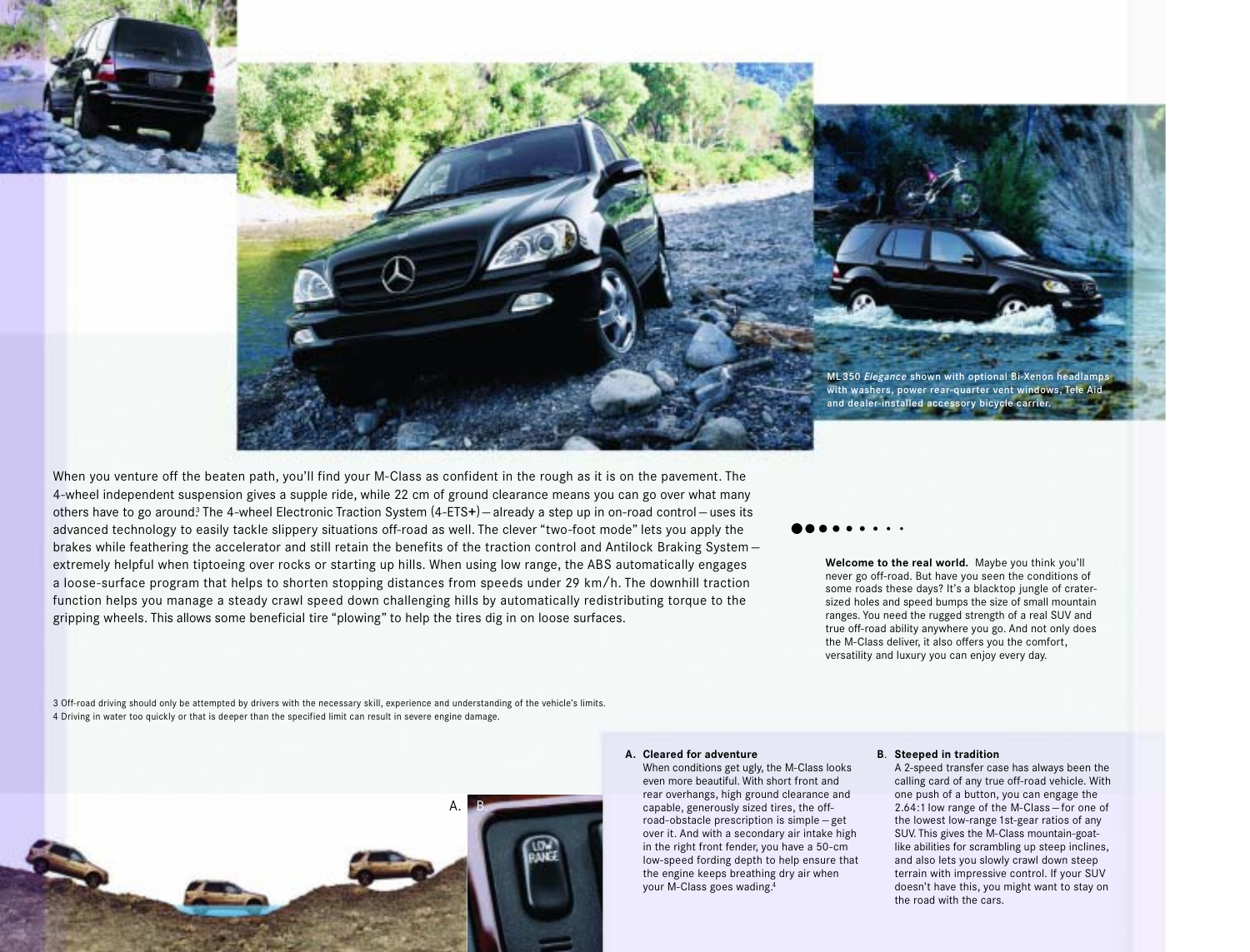# A sense of security surrounds you

**Stressed for success.** The structural basis of the M-Class starts with an impressive list of individual ingredients: a separate body and rigid frame joined together at ten places. Advanced crumple zones featuring full-width crossmembers. High-strength/low-alloy steel in critical areas and roof pillars employing three layers of steel. Add in legendary Mercedes-Benz engineering expertise, and the result is an integrated vehicle structure that gives the M-Class an unmatched reputation for safety.

#### SIDE-IMPACT PROTECTION

The frame, body pillars and crossmembers under the dashboard, front seats, second-row seats and cargo area form an integrated safety cell that affords formidable protection against side impacts.



### **THE 4-WHEEL ELECTRONIC TRACTION SYSTEM** To help get you moving in slick situations, 4-ETS**+** applies the brakes to the slipping wheel or wheels, to ensure that power is sent to where the traction is — even if that's only one wheel.<sup>1</sup>

### ROLLOVER PROTECTION

All eight roof pillars use a triple-layer design that incorporates a layer of high-strength steel. Longitudinal crossmembers in the roof give added protection.

#### $\Box$  FRONT AIR BAGS.

Enhancing the advanced restraint system in the M-Class are dual-stage front air bags that adjust inflation rates based on the severity of an impact.<sup>2</sup>

□ HIGH-STRENGTH/LOW-ALLOY STEEL For enhanced strength, the body-onframe structure of the M-Class is girded with HSLA steel in critical areas.



In corners, ESP helps to detect and correct oversteer (fishtailing) or understeer (plowing) by selectively applying the brakes to one or more wheels and/or by reducing excess engine power.<sup>1</sup>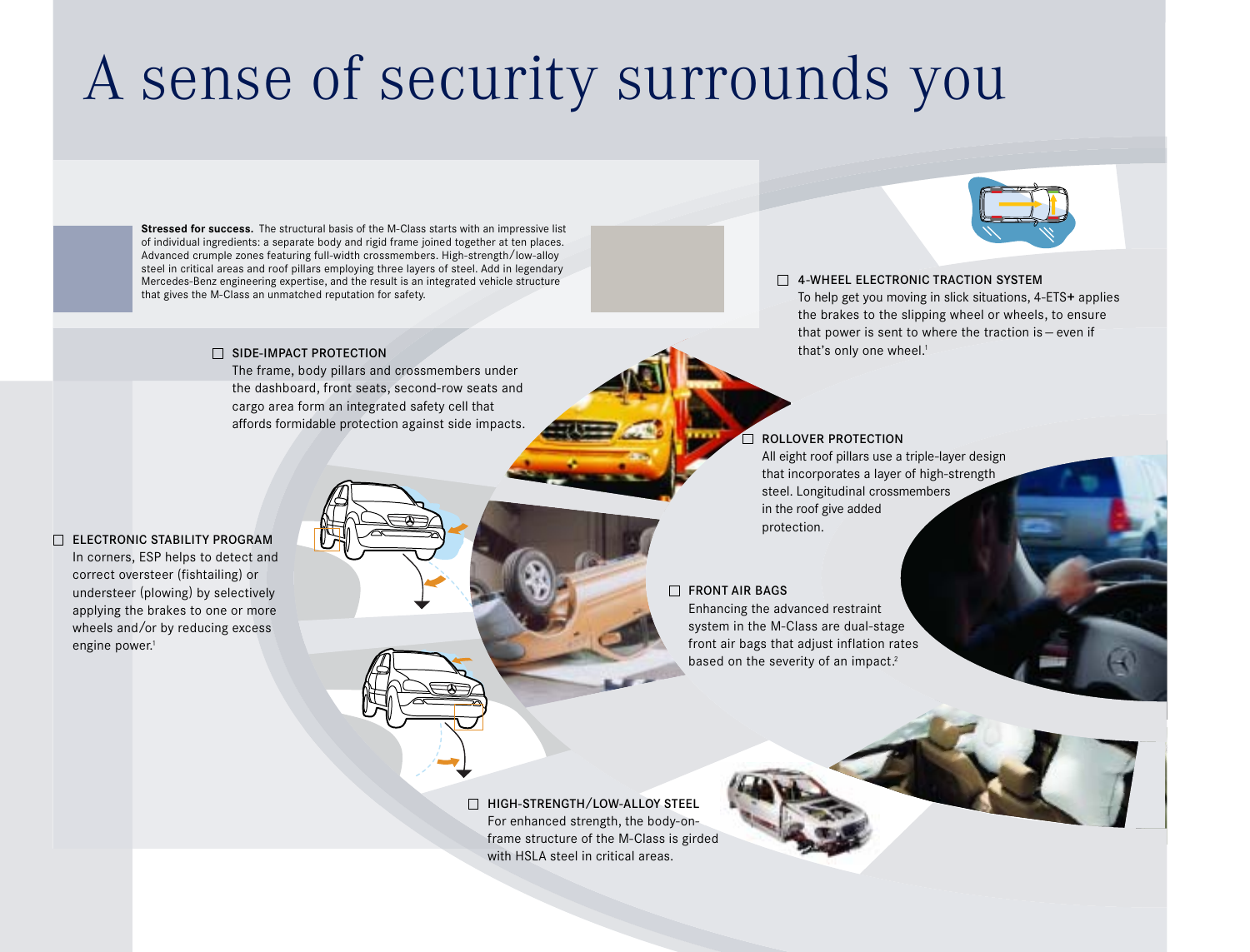#### $\Box$  SIDE-IMPACT AIR BAGS AND HEAD PROTECTION CURTAINS

The M-Class is the only SUV with side-impact air bags standard in all four doors. In addition, Head Protection Curtains are multiple-chamber air bags that deploy along the side windows to help protect occupants in the first row and second-row outboard seats from head injury and broken glass in a rollover or a side impact exceeding the system's preset threshold?

At Mercedes-Benz, we take an integrated approach to safety engineering, reflecting a desire to build vehicles that optimize both the driver's ability to avoid an accident and the car's potential for protecting all on board should an impact occur. The robust structure and advanced safety technologies of the M-Class allow it to pass more crash tests than any single government currently requires. Standard safety features, including our Electronic Stability Program (ESP), 4-ETS**+** all-wheel traction control and emergency-sensing Brake Assist, can be appreciated every day. Others — including four side-impact air bags, seat-belt Emergency Tensioning Devices (ETDs) and belt force limiters — you may never experience. But you can rest assured knowing that these sentinels of safety will be on guard for you.

 $\Box$  **FRONT AND REAR** IMPACT PROTECTION Along with front and rear crumple zones that progressively deform to help absorb the force of an impact, transverse crossmembers of high-strength steel help channel some impact energy around the cabin.

Up front, a subframe adds additional rigidity, while engine components are staggered, reducing the possibility of "stacking up" and intruding into the passenger cabin. At the rear, the fuel tank is located between steel frame rails and ahead of the rear axle for enhanced protection.

Emergency Tensioning Devices (ETDs), 1 No system, no matter how sophisticated, can repeal the laws of physics or overcome careless driving actions. Please always wear your seat belt. 2 **WARNING**: THE FORCES OF A DEPLOYING AIR BAG CAN CAUSE SERIOUS OR FATAL INJURY TO A CHILD UNDER AGE 13. THE SAFEST SEATING POSITION FOR YOUR CHILD IS IN THE REAR SEAT, BELTED INTO AN APPROPRIATE, PROPERLY INSTALLED CHILD SEAT, OR CORRECTLY WEARING A SEAT BELT IF TOO LARGE FOR A CHILD SEAT. **A CHILD UNDER 13 MUST NOT USE THE FRONT SEAT** UNLESS THE CHILD IS BELTED INTO AN APPROPRIATE, PROPERLY INSTALLED **BABYSMART-COMPATIBLE** CHILD SEAT. A CHILD UNDER 13 WHO IS TOO LARGE FOR A CHILD SEAT MUST NOT USE THE FRONT SEAT. SEE OPERATOR'S MANUAL FOR ADDITIONAL WARNINGS AND INFORMATION ON AIR BAGS, SFAT BELTS AND CHILD SEATS. At time of press, the toddler seat (for children 9–18 kg) is not approved for use in Canada. Photographs of air bags are for illustration purposes only. Front air bags, once inflated, begin to deflate immediately to provide a cushioning effect. The door-mounted side-impact air bags and Head Protection Curtains remain inflated after deployment. 3 First year's monitoring included at no cost with subscription. Subscription is required for service to be active. Tele Aid operates only where cellular and Global Positioning System coverage are available. 4 Braking effectiveness also depends on proper brake system maintenance, and tire and road conditions.

### $\Box$  EMERGENCY-SENSING BRAKE ASSIST

Brake Assist can sense a panic stop and automatically apply all available power brake boost instantly to potentially reduce stopping distances.4

EMERGENCY TENSIONING DEVICES All four outboard seat belts feature

which help remove seat-belt slack in a sufficiently severe front or rear impact, and belt force limiters, which help reduce the peak deceleration forces on belted occupants.

 $\Box$  SOS BUTTON

If an air bag or seat-belt Emergency Tensioning Device is deployed, the Tele Aid system will call for emergency help automatically.<sup>3</sup>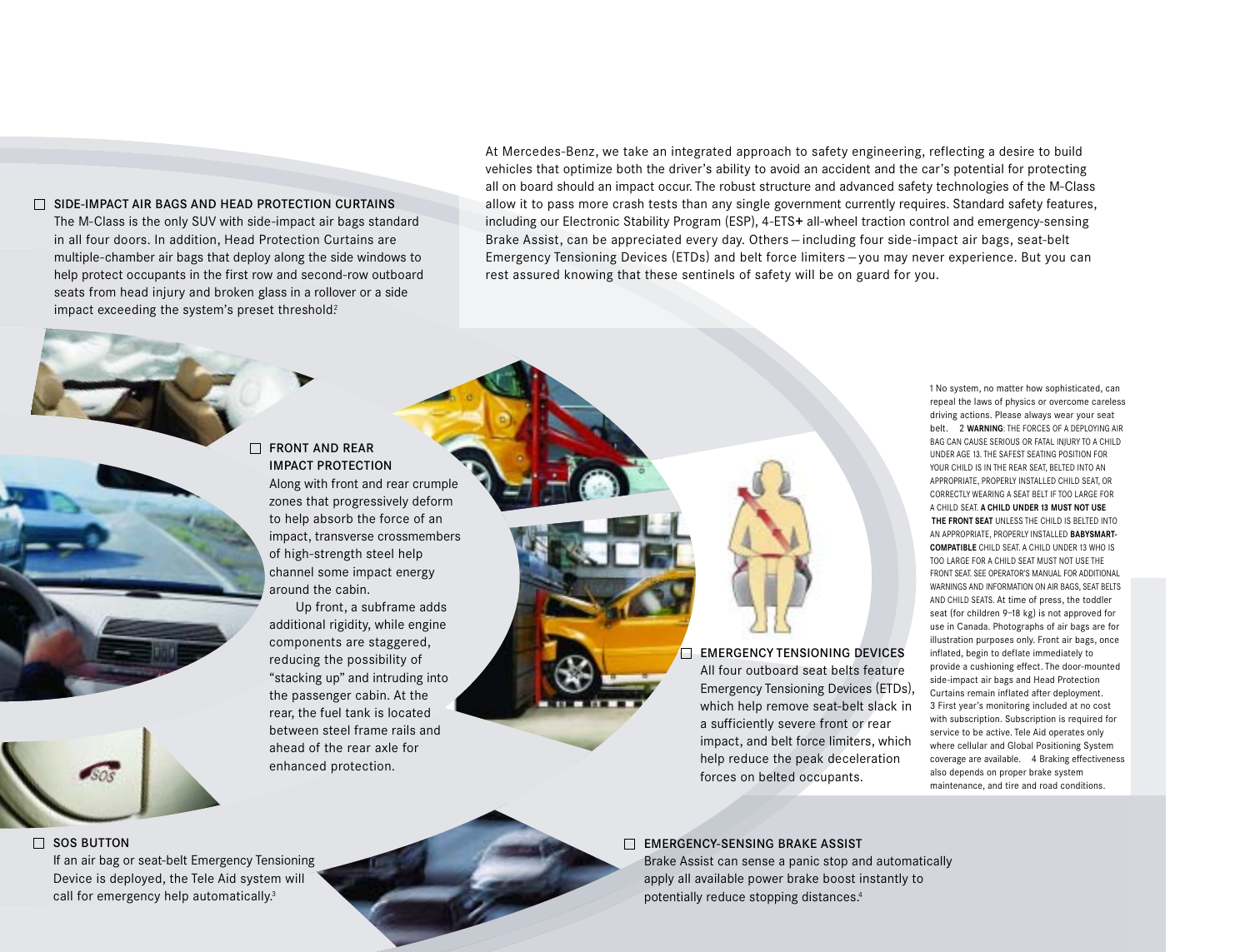### ML 350 Elegance **ML500** Sport Package



## Made you look

If you want to read this, but can't stop staring at the pictures, we can't blame you. The optional M-Class Sport Package has a habit of attracting attention. Perhaps your eye was caught by the 17" 6-spoke EVO II alloy wheels bristling with all-season, high-performance 275/55 VR17 tires! Or was it the serious presence of the aggressively styled front bumper featuring integrated round foglamps? Sculpted fender flares and side sills add visual muscle to the sleek lines of the M-Class. Subtle badging tells of your intent to stand apart from the crowd. And as you imagine driving by your admiring neighbours, remember to check your rearview mirror as they take notice of the boldly designed rear bumper, tailgate filler panel and chrome exhaust finisher. Congratulations! You made it to the end. Now you can go back to looking at the photos.

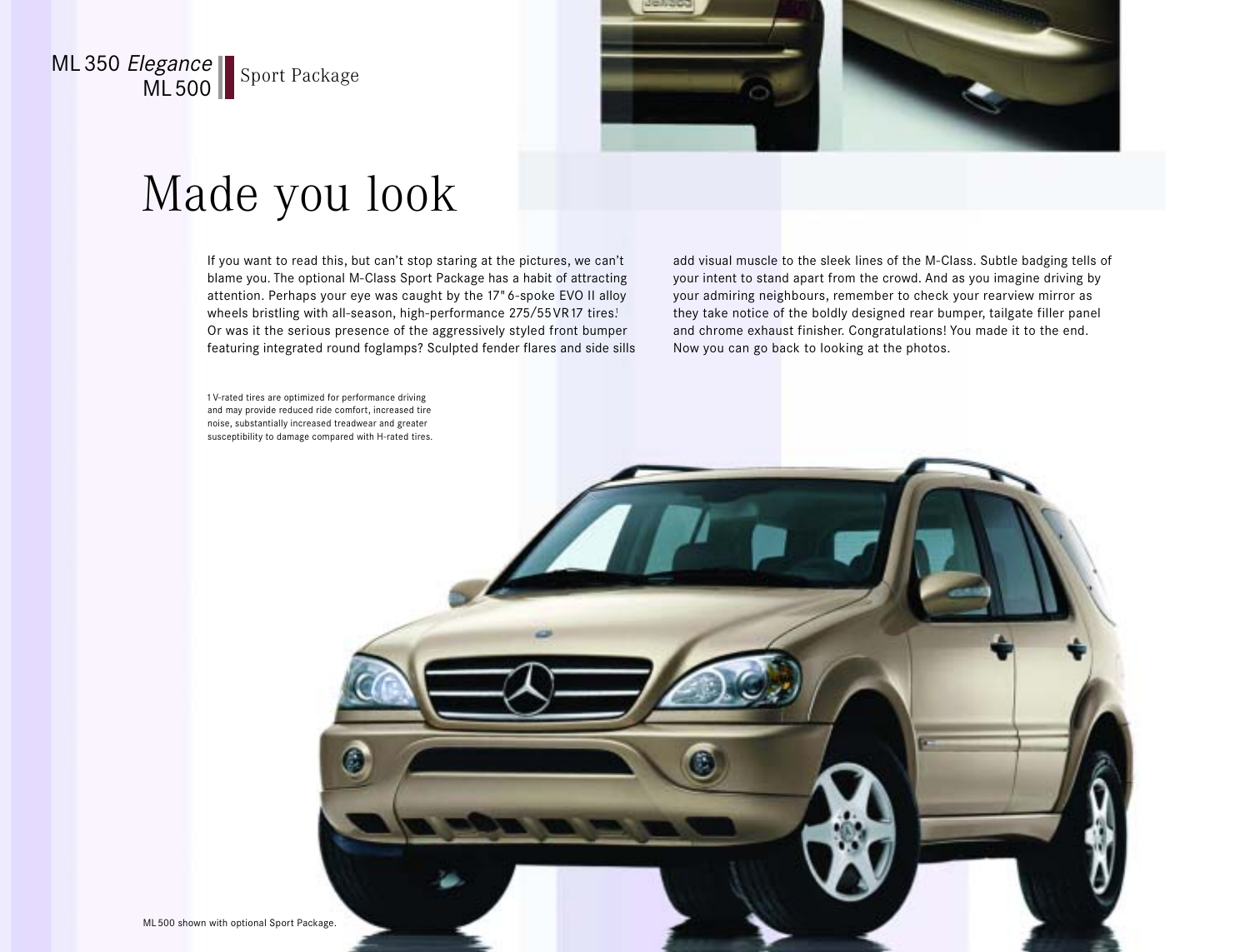

### designo

Elegant and subtle, the *designo* Ash interior

# Exclusive Expressive Exquisite

When you choose an M-Class, you've decided on a vehicle that's unique among SUVs. Still, you may want something that will make your M-Class stand out even further from the crowd. To that end, we offer a selection of three monochromatic and one two-tone *designo* interiors, each one creating a peerless environment featuring sumptuous comfort and handcrafted materials that are a feast for the senses. Available with your choice of exterior colours, you'll find individually selected Nappa leather hand-fitted to the seats, steering wheel, shift knob and front centre armrest-places you'll enjoy their soothing touch every day. To enhance your enjoyment, the gearshift surround, doors and floor mats are all trimmed in the same rich leather. While you're enjoying these soft surroundings, you can take in the beauty of hand-finished Natural Poplar wood trim that has been matched by eye for a uniform appearance and then lovingly hand-fitted.

The *designo* Charcoal interior offers a striking contrast of Charcoal Nappa leather with Natural Poplar wood trim.





Drink in the smooth, delicious comfort of the *designo* Java interior.

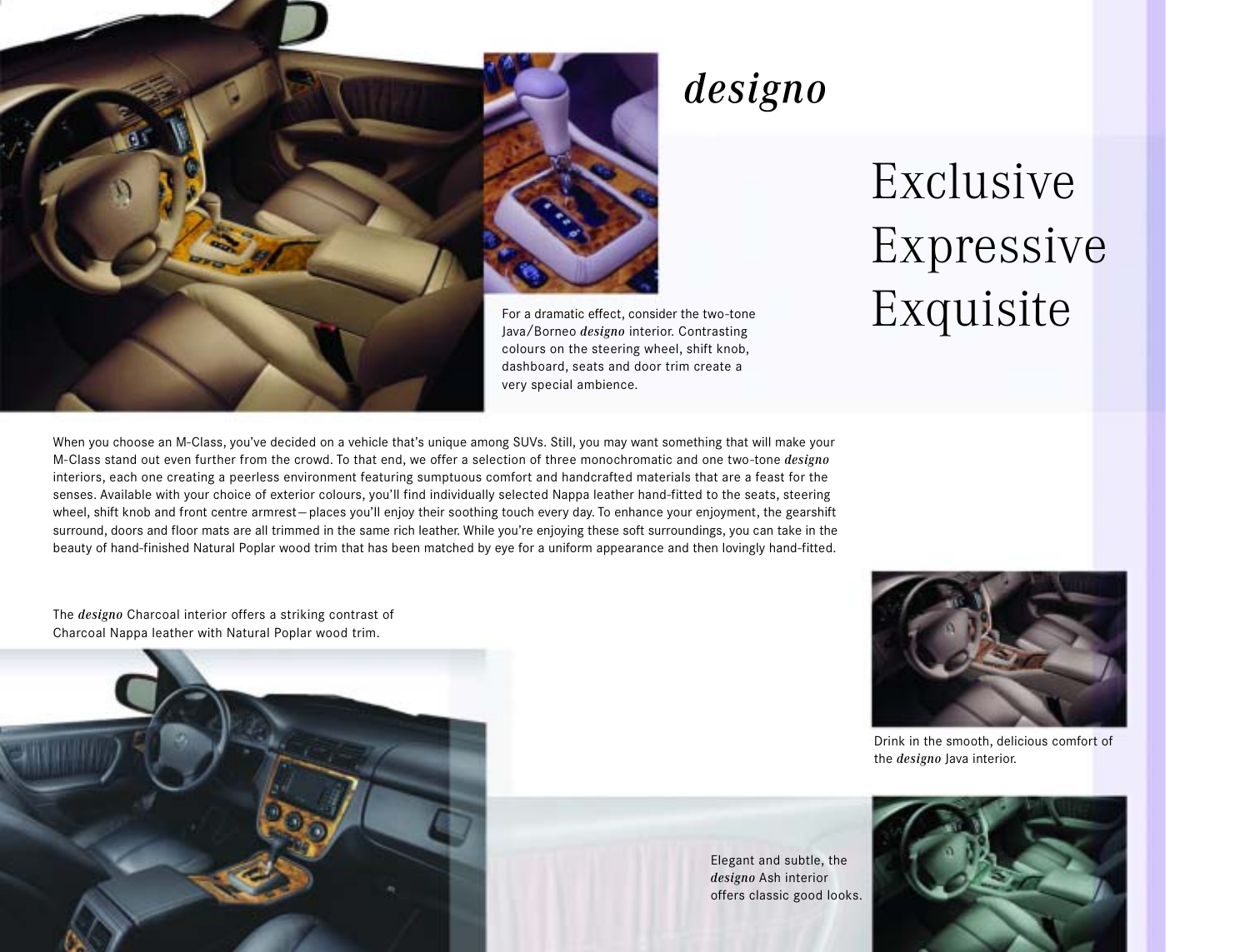## Customer care

While the thrill of driving a new M-Class may alone be worth the price of admission, the security and ownership benefits Mercedes-Benz offers are unmatched by any other carmaker.

> And our promise of support for your Mercedes-Benz-and for you as an M-Class driver— is backed by hundreds of experienced Mercedes-Benz people dedicated to keeping your M-Class on the road and a smile of satisfaction on your face.

#### 24-HOUR ROADSIDE ASSISTANCE

During the basic warranty coverage of 48 months and the time duration of the optional Extended Limited Warranty, Mercedes-Benz Roadside Assistance will be at your service. We'll bring you some gas, replace a flat tire with your spare, or jump-start your car. In the event of a mechanical breakdown, if attempts by our Roadside Assistance technician have not made your vehicle safely operable, towing service will be provided to the nearest Mercedes-Benz dealership. Assistance is available 24 hours a day, every day, to anyone driving a Mercedes-Benz anywhere in Canada or the continental U.S.<sup>1</sup>

#### WEAR AND TEAR COVERAGE

For 24 months or 40,000 km (whichever comes first) many items normally considered "wear and tear," such as light bulbs, wiper blade refills, and brake pads and discs, are covered. If necessary, an authorized Mercedes-Benz dealer will replace these parts at no charge to you.

#### CUSTOMER SERVICE

Owning a Mercedes-Benz means that when you have a question, we're here to help. Our Customer Service Centre is open from 9 a.m. to 5 p.m. EST, Monday through Friday, and is staffed with knowledgeable Mercedes-Benz people who can talk you through the finer points of working your car's audio system — or even assist you in locating the nearest Mercedes-Benz dealership. Just call 1-800-387-0100. It's that simple.

#### GENUINE MERCEDES-BENZ PARTS

Your dealer has access to a vast inventory of parts for both new and vintage Mercedes-Benz vehicles. And we've made a nationwide effort to encourage our dealers to keep parts and labour prices competitive with those of independent garages.

#### MERCEDES-BENZ WARRANTIES

The Mercedes-Benz New Vehicle Limited Warranty covers defects in materials or workmanship for 48 months or 80,000 km, whichever occurs first. Major components such as the engine, transmission, drivetrain, fuel and cooling systems, steering and brakes are covered for 5 years or 120,000 km. To widen your window of confidence, you can opt for a Mercedes-Benz Extended Limited Warranty as well.<sup>2</sup>

#### TRIP INTERRUPTION REIMBURSEMENT

If a breakdown covered by your New Vehicle Limited Warranty occurs more than 80 km from your home, leaves your Mercedes-Benz vehicle inoperable or unsafe to drive, and requires overnight repairs, we've got you covered. You will be reimbursed up to \$500 for hotel accommodations and up to \$600 for alternate travel expenses per incident while your car is being repaired at an authorized Mercedes-Benz dealership.

#### TIME FOR BASIC MAINTENANCE? ASK YOUR M-CLASS.

No two drivers are the same. That's why the Flexible Service System in your M-Class monitors certain indicators of oil condition, engine loads, rpm, operating temperatures and your driving habits to determine when basic maintenance is really necessary.3 Then a display on the dash reminds you to contact your Mercedes-Benz dealer for an appointment. So you can spend less time servicing your M-Class and more time enjoying your life.

#### ALTERNATE TRANSPORTATION

Your life doesn't have to get put on hold just because it's time for service or maintenance on your car. That's why your Mercedes-Benz dealer always endeavours to provide you with alternate transportation when you drop off your vehicle for service.4

1 Vehicle must be accessible from main roads. Emergency Roadside Assistance may involve charges for parts, service and towing. Depending on the circumstances, assistance may come from an outside service provider, courtesy Emergency Roadside Assistance. For full details of the Roadside Assistance Program, please see your dealer. 2 Please see your dealer for warranty details as well as for terms, conditions and pricing for extended warranty o are identified in the Service Booklet for each model. Driver is responsible for monitoring fluid levels and tire pressures between service visits. Limitations apply. 4 Certain restrictions may apply. Terms, conditions and 5 First year's monitoring included at no cost with subscription. Subscription is required for service to be active. Tele Aid operates only where cellular and Global Positioning System coverage are available.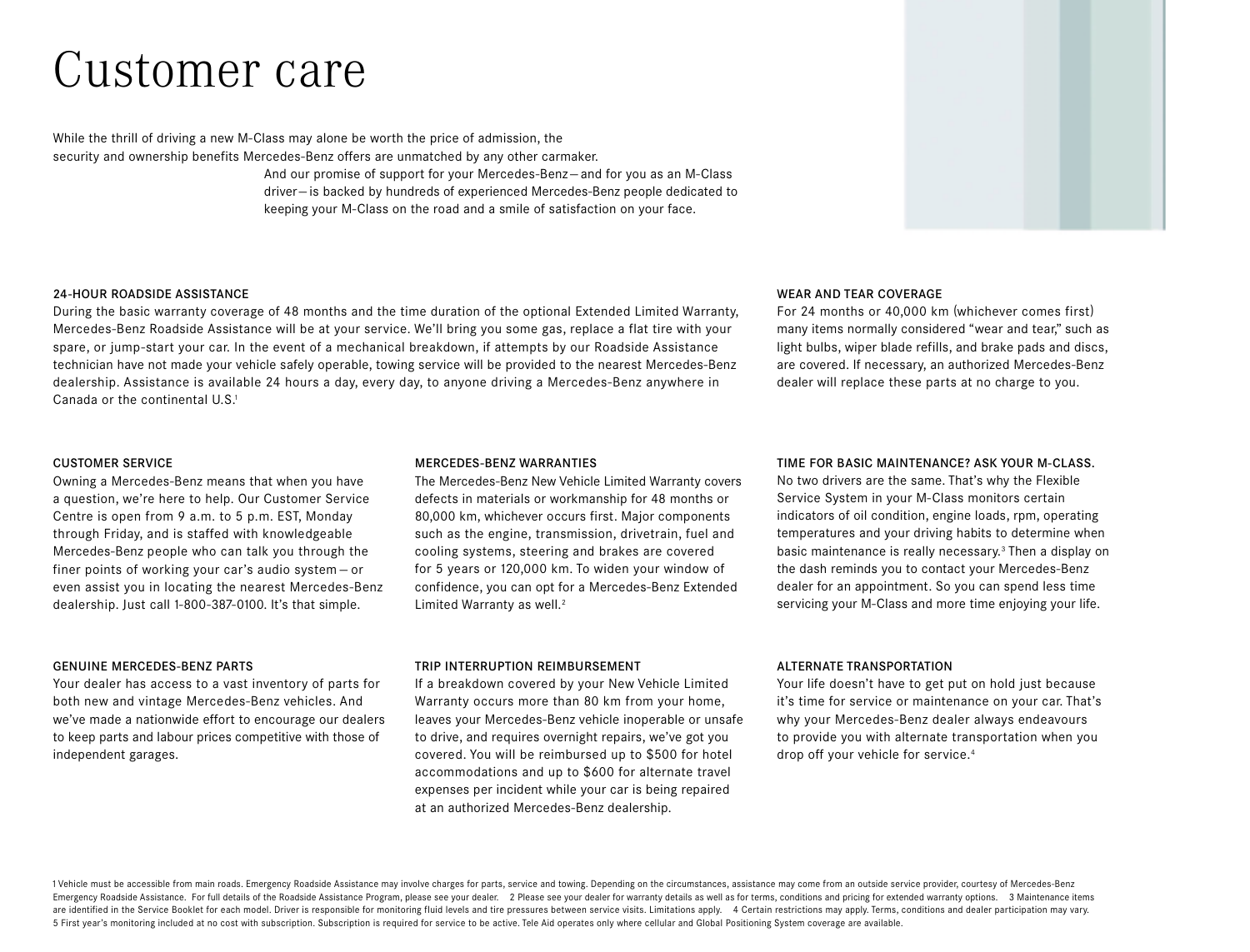## Enlightened in-car communications



#### *i*-BUTTON

Optional Tele Aid puts three buttons in your M-Class that can give you a direct connection with Mercedes-Benz support and people who specialize in knowing the right answers and knowing what to do when it comes to helping preserve your schedule, your sanity, and maybe even your safety.<sup>5</sup>

The Tele Aid *i*-button lets you talk directly to our Customer Service Centre, where trained Mercedes-Benz representatives can answer questions you may have about your vehicle. Everything from "How do I replace the battery in my remote key?" to "Where's the nearest dealer?" Just press the button and we'll be there to help out.



#### SOS BUTTON

Whether you need emergency assistance or see someone who does, push the Tele Aid SOS button. In a matter of moments, you'll be in touch with emergency response personnel who'll already know the location of your M-Class and can summon police, paramedics or other assistance to you. And if an air bag or seat-belt Emergency Tensioning Device deploys, the Tele Aid system will call for emergency help automatically, even if you can't push the button.



#### WRENCH BUTTON

You're miles from nowhere and you have a flat, run out of fuel or see a warning lamp. The wrench button gives you a one-touch voice link to Mercedes-Benz Roadside Assistance. Tele Aid can automatically tell us the model and location of your M-Class. Our staff will talk you through the trouble or, if necessary, dispatch a Roadside Assistance vehicle to your precise location.<sup>1</sup>



#### OUR WORLD — AT YOUR FINGERTIPS

mercedes-benz.ca Still looking for more Mercedes-Benz information? Visit mercedes-benz.ca to open an online window to Mercedes-Benz and our vehicles. Here, you can get information about any model, download eBrochures or take a look at financing and leasing options. Our website also offers details about European Delivery, the Mercedes-Benz Extended Limited Warranty, upcoming product information,

Mercedes-Benz Customer Care, Service First and more — including the history of Mercedes-Benz. There's a world of information, but only one address to remember: mercedes-benz.ca.









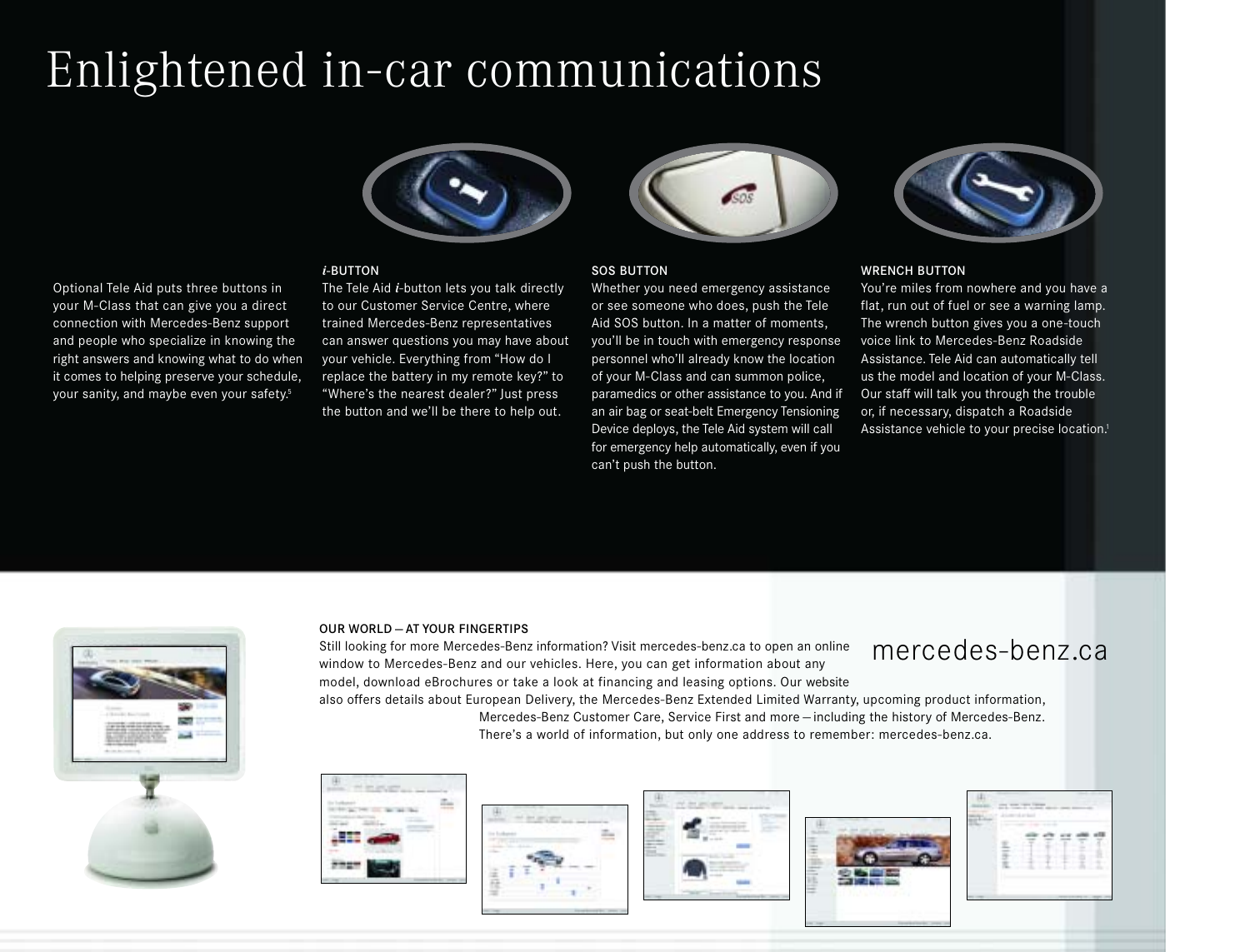### M-Class specifications

| <b>ENGINE AND DRIVETRAIN</b>                                                                              | ML350 CLASSIC, ML350 ELEGANCE AND ML350 SPECIAL EDITION                                                                                                                                                                                                                                                                                                                                                                                                                                                                                                                                                                                                                                                                                                                                                                                                                                                                                                                            |                                                                                                                                                                                                                                                                                                                                                                                                                                                            | ML500 AND ML500 SPECIAL EDITION                                                                                                     |                                                                                                                                                                                                                                                                                   |
|-----------------------------------------------------------------------------------------------------------|------------------------------------------------------------------------------------------------------------------------------------------------------------------------------------------------------------------------------------------------------------------------------------------------------------------------------------------------------------------------------------------------------------------------------------------------------------------------------------------------------------------------------------------------------------------------------------------------------------------------------------------------------------------------------------------------------------------------------------------------------------------------------------------------------------------------------------------------------------------------------------------------------------------------------------------------------------------------------------|------------------------------------------------------------------------------------------------------------------------------------------------------------------------------------------------------------------------------------------------------------------------------------------------------------------------------------------------------------------------------------------------------------------------------------------------------------|-------------------------------------------------------------------------------------------------------------------------------------|-----------------------------------------------------------------------------------------------------------------------------------------------------------------------------------------------------------------------------------------------------------------------------------|
| Engine                                                                                                    | 3,724-cc SOHC 18-valve 90° V-6. High-pressure die-cast alloy cylinder block. Alloy heads.                                                                                                                                                                                                                                                                                                                                                                                                                                                                                                                                                                                                                                                                                                                                                                                                                                                                                          |                                                                                                                                                                                                                                                                                                                                                                                                                                                            | 4,966-cc SOHC 24-valve 90° V-8. High-pressure die-cast alloy cylinder block. Alloy heads.                                           |                                                                                                                                                                                                                                                                                   |
| Net power<br>Net torque<br>Compression ratio                                                              | 232 hp @ 5.750 rpm<br>254 lb-ft @ 3,000-4,500 rpm<br>10.0:1                                                                                                                                                                                                                                                                                                                                                                                                                                                                                                                                                                                                                                                                                                                                                                                                                                                                                                                        |                                                                                                                                                                                                                                                                                                                                                                                                                                                            | 288 hp @ 5,600 rpm<br>325 lb-ft @ 2,700-4,250 rpm<br>10.0:1                                                                         |                                                                                                                                                                                                                                                                                   |
| Fuel and ignition system                                                                                  |                                                                                                                                                                                                                                                                                                                                                                                                                                                                                                                                                                                                                                                                                                                                                                                                                                                                                                                                                                                    | ME 2.8 engine management. Integrated sequential multipoint fuel injection and phased twin-spark ignition includes individual cylinder control of fuel spray, spark timing and phase, and antiknock. Electronic throttle. Two h<br>ignition coils and two spark plugs per cylinder, with 160,000-km spark plug intervals. Fuel requirement: Premium unleaded, 91 pump octane.                                                                               |                                                                                                                                     |                                                                                                                                                                                                                                                                                   |
| Intake system                                                                                             |                                                                                                                                                                                                                                                                                                                                                                                                                                                                                                                                                                                                                                                                                                                                                                                                                                                                                                                                                                                    | Magnesium 2-stage resonance intake manifold increases intake runner length at lower rpm for improved response.                                                                                                                                                                                                                                                                                                                                             |                                                                                                                                     |                                                                                                                                                                                                                                                                                   |
| <b>Transmission</b>                                                                                       |                                                                                                                                                                                                                                                                                                                                                                                                                                                                                                                                                                                                                                                                                                                                                                                                                                                                                                                                                                                    | Driver-adaptive electronic 5-speed automatic. Touch Shift allows driver to manually downshift and allow upshifts by nudging the shift lever left or right from the Drive position. Shift into Optimum Gear programming allows<br>selection of the best gear for maximum acceleration or engine braking by holding the shift lever to the left of Drive for one second. Display in instrument cluster indicates selected gear range.                        |                                                                                                                                     |                                                                                                                                                                                                                                                                                   |
| Drive system                                                                                              | Permanent full-time 4-wheel drive, with 48/52 front/rear torque split maintained via a centre differential.                                                                                                                                                                                                                                                                                                                                                                                                                                                                                                                                                                                                                                                                                                                                                                                                                                                                        |                                                                                                                                                                                                                                                                                                                                                                                                                                                            |                                                                                                                                     |                                                                                                                                                                                                                                                                                   |
| Transfer case                                                                                             | 2-speed, electronically controlled via dashboard switch. Normal range: 1.00:1. Low range: 2.64:1.                                                                                                                                                                                                                                                                                                                                                                                                                                                                                                                                                                                                                                                                                                                                                                                                                                                                                  |                                                                                                                                                                                                                                                                                                                                                                                                                                                            | 2-speed, electronically controlled via dashboard switch. Normal range: 1.00:1. Low range: 2.64:1.                                   |                                                                                                                                                                                                                                                                                   |
| Axle ratios                                                                                               | Front and rear: 3.70:1                                                                                                                                                                                                                                                                                                                                                                                                                                                                                                                                                                                                                                                                                                                                                                                                                                                                                                                                                             |                                                                                                                                                                                                                                                                                                                                                                                                                                                            | Front and rear: 3.70:1                                                                                                              |                                                                                                                                                                                                                                                                                   |
| <b>TRACTION AND STABILITY</b>                                                                             |                                                                                                                                                                                                                                                                                                                                                                                                                                                                                                                                                                                                                                                                                                                                                                                                                                                                                                                                                                                    |                                                                                                                                                                                                                                                                                                                                                                                                                                                            |                                                                                                                                     |                                                                                                                                                                                                                                                                                   |
| 4-wheel Electronic Traction System<br>$(4 - ETS +)$ with<br>two-foot mode and<br>downhill traction system | Standard 4-ETS+ monitors the speed of all four wheels to detect wheel slip, then applies individual brakes as needed (to provide the effect of locking the front, rear and/or centre differentials), and/or reduces excess eng<br>continually balances the torque split to ensure that power is permitted to flow to the wheel(s) with traction. <sup>1</sup><br>In low range, two-foot mode allows simultaneous application of brakes and light throttle while both traction system and ABS remain active, for more precise control starting up inclines or climbing over obstacles at crawl s<br>Downhill traction function engages automatically to assist in "engine braking" when descending hills in low range, between 3 and 19 km/h, with minimal throttle application. If the system senses that one or more wheels lose<br>brakes the slipping wheels to allow torque to flow to the wheel or wheels with traction, for easier control of a more constant descent speed. |                                                                                                                                                                                                                                                                                                                                                                                                                                                            |                                                                                                                                     |                                                                                                                                                                                                                                                                                   |
| Electronic Stability Program (ESP)                                                                        | reduces excess engine power as needed to help correct understeer (plowing) or oversteer (fishtailing). <sup>1</sup>                                                                                                                                                                                                                                                                                                                                                                                                                                                                                                                                                                                                                                                                                                                                                                                                                                                                | Standard ESP compares the driver's intended course, via steering and braking inputs, to the vehicle's response, via lateral acceleration, rotation (yaw) and individual wheel speeds. ESP then brakes individual front or rear                                                                                                                                                                                                                             |                                                                                                                                     |                                                                                                                                                                                                                                                                                   |
| PERFORMANCE                                                                                               |                                                                                                                                                                                                                                                                                                                                                                                                                                                                                                                                                                                                                                                                                                                                                                                                                                                                                                                                                                                    |                                                                                                                                                                                                                                                                                                                                                                                                                                                            |                                                                                                                                     |                                                                                                                                                                                                                                                                                   |
| Acceleration, 0-100 km/h <sup>3</sup>                                                                     | 8.7 seconds                                                                                                                                                                                                                                                                                                                                                                                                                                                                                                                                                                                                                                                                                                                                                                                                                                                                                                                                                                        |                                                                                                                                                                                                                                                                                                                                                                                                                                                            | 7.5 seconds                                                                                                                         |                                                                                                                                                                                                                                                                                   |
| Fuel economy, city-highway estimate <sup>4</sup>                                                          | 15.5 <i>L</i> /100 km - 12.0 <i>L</i> /100 km                                                                                                                                                                                                                                                                                                                                                                                                                                                                                                                                                                                                                                                                                                                                                                                                                                                                                                                                      |                                                                                                                                                                                                                                                                                                                                                                                                                                                            | 16.4 <i>L</i> /100 km - 12.5 <i>L</i> /100 km                                                                                       |                                                                                                                                                                                                                                                                                   |
| Towing capacity <sup>5</sup>                                                                              | 5,000 lb/2,268 kg (Class III)                                                                                                                                                                                                                                                                                                                                                                                                                                                                                                                                                                                                                                                                                                                                                                                                                                                                                                                                                      |                                                                                                                                                                                                                                                                                                                                                                                                                                                            | 5,000 lb/2,268 kg (Class III)                                                                                                       |                                                                                                                                                                                                                                                                                   |
| <b>CHASSIS</b>                                                                                            | ML350 CLASSIC AND ML350 ELEGANCE                                                                                                                                                                                                                                                                                                                                                                                                                                                                                                                                                                                                                                                                                                                                                                                                                                                                                                                                                   | <b>ML350 SPECIAL EDITION</b>                                                                                                                                                                                                                                                                                                                                                                                                                               | <b>ML500</b>                                                                                                                        | <b>ML500 SPECIAL EDITION</b>                                                                                                                                                                                                                                                      |
| <b>Suspension</b>                                                                                         |                                                                                                                                                                                                                                                                                                                                                                                                                                                                                                                                                                                                                                                                                                                                                                                                                                                                                                                                                                                    | 4-wheel independent double wishbone. High-strength forged aluminium-alloy upper front arms and rear arms. Geometry for antidive, antisquat and alignment control. Torsion bar front springs, and double-tube gas-pressurized s<br>absorbers. Concentric rear coil springs and double-tube gas-pressurized shock absorbers. Front and rear stabilizer bar. 20 cm wheel travel.                                                                              |                                                                                                                                     |                                                                                                                                                                                                                                                                                   |
| <b>Steering</b>                                                                                           |                                                                                                                                                                                                                                                                                                                                                                                                                                                                                                                                                                                                                                                                                                                                                                                                                                                                                                                                                                                    | Rack-and-pinion with power assist and integral hydraulic damper. Steering wheel turns: 3.62 lock-to-lock. Turning circle: 39.0 ft/11.9 m curb-to-curb                                                                                                                                                                                                                                                                                                      |                                                                                                                                     |                                                                                                                                                                                                                                                                                   |
| Aluminium-alloy wheels, standard<br>with optional Sport Package <sup>6</sup>                              | 5-spoke. 8.0J x 17.<br>EVO II machined-finish 6-spoke. 8.5Jx 17.                                                                                                                                                                                                                                                                                                                                                                                                                                                                                                                                                                                                                                                                                                                                                                                                                                                                                                                   | 5-wide-spoke. 8.5J x 17.<br>Not available.                                                                                                                                                                                                                                                                                                                                                                                                                 | 6-spoke simulated two-piece. 8.5Jx 17.<br>EVO II machined-finish 6-spoke. 8.5Jx 17.                                                 | 5-wide-spoke. 8.5J x 17.<br>Not available.                                                                                                                                                                                                                                        |
| Steel-belted radial tires, standard<br>with optional Sport Package <sup>6</sup>                           | 255/60 R17 106H, all-season performance.<br>275/55R17 109V, all-season high-performance.7                                                                                                                                                                                                                                                                                                                                                                                                                                                                                                                                                                                                                                                                                                                                                                                                                                                                                          | 275/55 R 17 109V, all-season high-performance.7<br>Not available.                                                                                                                                                                                                                                                                                                                                                                                          | 275/55R17 109V, all-season high-performance.7<br>275/55R17 109V, all-season high-performance.7                                      | 275/55R17 109V, all-season high-performance.7<br>Not available.                                                                                                                                                                                                                   |
| Spare tire                                                                                                | Temporary-use tire in under-vehicle carrier.                                                                                                                                                                                                                                                                                                                                                                                                                                                                                                                                                                                                                                                                                                                                                                                                                                                                                                                                       | Temporary-use tire in under-vehicle carrier.                                                                                                                                                                                                                                                                                                                                                                                                               | Temporary-use tire in under-vehicle carrier.                                                                                        | Temporary-use tire in under-vehicle carrier.                                                                                                                                                                                                                                      |
| Brake system, dual-circuit                                                                                | Power-assisted 4-wheel disc. 302-mm internally ventilated front discs. 285-mm solid rear discs.                                                                                                                                                                                                                                                                                                                                                                                                                                                                                                                                                                                                                                                                                                                                                                                                                                                                                    |                                                                                                                                                                                                                                                                                                                                                                                                                                                            |                                                                                                                                     | Power-assisted 4-wheel disc. 345-mm internally ventilated front discs with 4-piston calipers. 343-mm solid rear discs.                                                                                                                                                            |
| <b>Antilock Braking System (ABS)</b>                                                                      |                                                                                                                                                                                                                                                                                                                                                                                                                                                                                                                                                                                                                                                                                                                                                                                                                                                                                                                                                                                    | Standard 4-channel ABS senses impending wheel lockup under heavy braking and pumps the front brakes individually or the rear brakes together (to help maintain stability) as needed up to 30 times per second, to prevent lock<br>maintain steering ability. With transfer case in low range, automatic loose-surface program helps shorten stopping distances from speeds under 30 km/h.                                                                  |                                                                                                                                     |                                                                                                                                                                                                                                                                                   |
| <b>Brake Assist</b>                                                                                       |                                                                                                                                                                                                                                                                                                                                                                                                                                                                                                                                                                                                                                                                                                                                                                                                                                                                                                                                                                                    | Brake Assist senses emergency braking via the speed at which the driver presses the brake pedal and immediately applies maximum available power boost, potentially reducing the overall stopping distance by eliminating the d<br>a common human tendency not to brake hard enough, soon enough. Letting up on the brake pedal releases Brake Assist. Braking effectiveness also depends on proper brake system maintenance, and tire and road conditions. |                                                                                                                                     |                                                                                                                                                                                                                                                                                   |
| <b>Electronic Brake Force Distribution</b>                                                                |                                                                                                                                                                                                                                                                                                                                                                                                                                                                                                                                                                                                                                                                                                                                                                                                                                                                                                                                                                                    | Standard Electronic Brake Force Distribution shifts additional brake force to the rear wheels in straight-line braking, to promote more even brake-pad wear. For stability in curves, a normal front/rear split is restored.                                                                                                                                                                                                                               |                                                                                                                                     |                                                                                                                                                                                                                                                                                   |
| <b>EXTERIOR DIMENSIONS</b>                                                                                | ML350                                                                                                                                                                                                                                                                                                                                                                                                                                                                                                                                                                                                                                                                                                                                                                                                                                                                                                                                                                              | ML500                                                                                                                                                                                                                                                                                                                                                                                                                                                      |                                                                                                                                     |                                                                                                                                                                                                                                                                                   |
| Wheelbase                                                                                                 | 111.0 in/2,820 mm                                                                                                                                                                                                                                                                                                                                                                                                                                                                                                                                                                                                                                                                                                                                                                                                                                                                                                                                                                  | 111.0 in/2,820 mm                                                                                                                                                                                                                                                                                                                                                                                                                                          |                                                                                                                                     |                                                                                                                                                                                                                                                                                   |
| Overall length                                                                                            | 182.6 in/4,638 mm                                                                                                                                                                                                                                                                                                                                                                                                                                                                                                                                                                                                                                                                                                                                                                                                                                                                                                                                                                  | 182.6 in/4,638 mm                                                                                                                                                                                                                                                                                                                                                                                                                                          |                                                                                                                                     |                                                                                                                                                                                                                                                                                   |
| Overall height<br>Overall width                                                                           | 71.7 in/1,820 mm, including roof rails.<br>72.4 in/1.840 mm                                                                                                                                                                                                                                                                                                                                                                                                                                                                                                                                                                                                                                                                                                                                                                                                                                                                                                                        | 71.7 in/1,820 mm, including roof rails.<br>72.4 in/1.840 mm                                                                                                                                                                                                                                                                                                                                                                                                |                                                                                                                                     |                                                                                                                                                                                                                                                                                   |
| <b>Track</b>                                                                                              | 60.4 in/1.535 mm, front and rear.                                                                                                                                                                                                                                                                                                                                                                                                                                                                                                                                                                                                                                                                                                                                                                                                                                                                                                                                                  | 61.2 in/1,555 mm, front and rear.                                                                                                                                                                                                                                                                                                                                                                                                                          |                                                                                                                                     | 1 No system, no matter how sophisticated, can repeal the laws of physics or overcome careless driving actions. Please always wear your                                                                                                                                            |
| Curb weight                                                                                               | 4,819 lb/2,185 kg                                                                                                                                                                                                                                                                                                                                                                                                                                                                                                                                                                                                                                                                                                                                                                                                                                                                                                                                                                  | 4,874 lb/2,210 kg                                                                                                                                                                                                                                                                                                                                                                                                                                          |                                                                                                                                     | seat belt. 2 Off-road driving should only be attempted by drivers with the necessary skill, experience and understanding of the vehicle's<br>limits. 3 Stated rates of acceleration are based upon manufacturer's track results and may vary depending upon model, environmental  |
| MANOEUVRABILITY <sup>2</sup>                                                                              |                                                                                                                                                                                                                                                                                                                                                                                                                                                                                                                                                                                                                                                                                                                                                                                                                                                                                                                                                                                    |                                                                                                                                                                                                                                                                                                                                                                                                                                                            |                                                                                                                                     | and road surface conditions, driving style, elevation and vehicle load. 4 2005 Natural Resources Canada Fuel Consumption Guide ratings                                                                                                                                            |
| <b>Ground clearance</b>                                                                                   | 8.7 in/22.0 cm                                                                                                                                                                                                                                                                                                                                                                                                                                                                                                                                                                                                                                                                                                                                                                                                                                                                                                                                                                     | 8.7 in/22.0 cm                                                                                                                                                                                                                                                                                                                                                                                                                                             |                                                                                                                                     | Ratings are submitted to Transport Canada by the vehicle manufacturer, who certifies that the tests and calculations were carried out<br>according to approved Transport Canada test methods. Transport Canada then verifies the accuracy of the data before the Fuel Consumption |
| Angle of approach/departure                                                                               | $29.0^{\circ}/30.0^{\circ}$                                                                                                                                                                                                                                                                                                                                                                                                                                                                                                                                                                                                                                                                                                                                                                                                                                                                                                                                                        | 29.0°/30.0°                                                                                                                                                                                                                                                                                                                                                                                                                                                |                                                                                                                                     | Guide is published. 5 With accessory trailer hitch kit and trailer brakes. Please read Operator's Manual before towing. 6 Not available                                                                                                                                           |
| <b>Breakover angle</b>                                                                                    | $20.0^\circ$<br>$20.0^\circ$                                                                                                                                                                                                                                                                                                                                                                                                                                                                                                                                                                                                                                                                                                                                                                                                                                                                                                                                                       |                                                                                                                                                                                                                                                                                                                                                                                                                                                            |                                                                                                                                     | on ML350 Classic. 7 V-rated tires are optimized for performance driving and may provide reduced ride comfort, increased tire noise,                                                                                                                                               |
| Maximum low-speed fording depth <sup>8</sup>                                                              | 20.0 in/50 cm                                                                                                                                                                                                                                                                                                                                                                                                                                                                                                                                                                                                                                                                                                                                                                                                                                                                                                                                                                      | 20.0 in/50 cm                                                                                                                                                                                                                                                                                                                                                                                                                                              |                                                                                                                                     | substantially increased treadwear and greater susceptibility to damage compared with H-rated tires. 8 Driving in water too quickly or<br>that is deeper than the specified limit can result in severe engine damage. 9 Unsecured cargo can become hazardous in a collision.       |
| <b>INTERIOR DIMENSIONS</b>                                                                                | <b>First row</b>                                                                                                                                                                                                                                                                                                                                                                                                                                                                                                                                                                                                                                                                                                                                                                                                                                                                                                                                                                   | Second row                                                                                                                                                                                                                                                                                                                                                                                                                                                 |                                                                                                                                     | Always secure cargo using the floor-mounted tie-downs. 10 WARNING: THE FORCES OF A DEPLOYING AIR BAG CAN CAUSE SERIOUS OR                                                                                                                                                         |
| Headroom                                                                                                  | 39.8 in/1,010 mm                                                                                                                                                                                                                                                                                                                                                                                                                                                                                                                                                                                                                                                                                                                                                                                                                                                                                                                                                                   | 39.7 in/1,008 mm                                                                                                                                                                                                                                                                                                                                                                                                                                           |                                                                                                                                     | FATAL INJURY TO A CHILD UNDER AGE 13. THE SAFEST SEATING POSITION FOR YOUR CHILD IS IN THE REAR SEAT, BELTED INTO AN APPROPRIATE,<br>PROPERLY INSTALLED CHILD SEAT, OR CORRECTLY WEARING A SEAT BELT JETOO LARGE FOR A CHILD SEAT, A CHILD UNDER 13 MUST NOT USE                  |
| Legroom                                                                                                   | 40.3 in/1,024 mm                                                                                                                                                                                                                                                                                                                                                                                                                                                                                                                                                                                                                                                                                                                                                                                                                                                                                                                                                                   | 38.0 in/966 mm                                                                                                                                                                                                                                                                                                                                                                                                                                             |                                                                                                                                     | THE FRONT SEAT UNLESS THE CHILD IS BELTED INTO AN APPROPRIATE. PROPERLY INSTALLED BABYSMART-COMPATIBLE CHILD SEAT. A CHILD                                                                                                                                                        |
| Hiproom                                                                                                   | 55.0 in/1,398 mm                                                                                                                                                                                                                                                                                                                                                                                                                                                                                                                                                                                                                                                                                                                                                                                                                                                                                                                                                                   | 54.7 in/1,388 mm                                                                                                                                                                                                                                                                                                                                                                                                                                           |                                                                                                                                     | UNDER 13 WHO IS TOO LARGE FOR A CHILD SEAT MUST NOT USE THE FRONT SEAT. SEE OPERATOR'S MANUAL FOR ADDITIONAL WARNINGS AND                                                                                                                                                         |
| Shoulder room                                                                                             | 58.2 in/1,478 mm                                                                                                                                                                                                                                                                                                                                                                                                                                                                                                                                                                                                                                                                                                                                                                                                                                                                                                                                                                   | 57.8 in/1,468 mm                                                                                                                                                                                                                                                                                                                                                                                                                                           |                                                                                                                                     | INFORMATION ON AIR BAGS, SEAT BELTS AND CHILD SEATS. At time of press, the toddler seat (for children 9-18 kg) is not approved for use                                                                                                                                            |
| Cabin capacity<br>Cargo volume, floor to ceiling <sup>9</sup>                                             | 146.0 cu ft/4,134 litres<br>34.7 cu ft/982 litres (2nd-row seats in use), 81.2 cu ft/2,300 litres (2nd-row seats lowered)                                                                                                                                                                                                                                                                                                                                                                                                                                                                                                                                                                                                                                                                                                                                                                                                                                                          |                                                                                                                                                                                                                                                                                                                                                                                                                                                            | operates only where cellular and GPS coverage are available. Owner must authorize stolen vehicle tracking and file a police report. | in Canada. 11 First year's monitoring provided at no cost with subscription. Subscription is required for service to be active. Tele Aid                                                                                                                                          |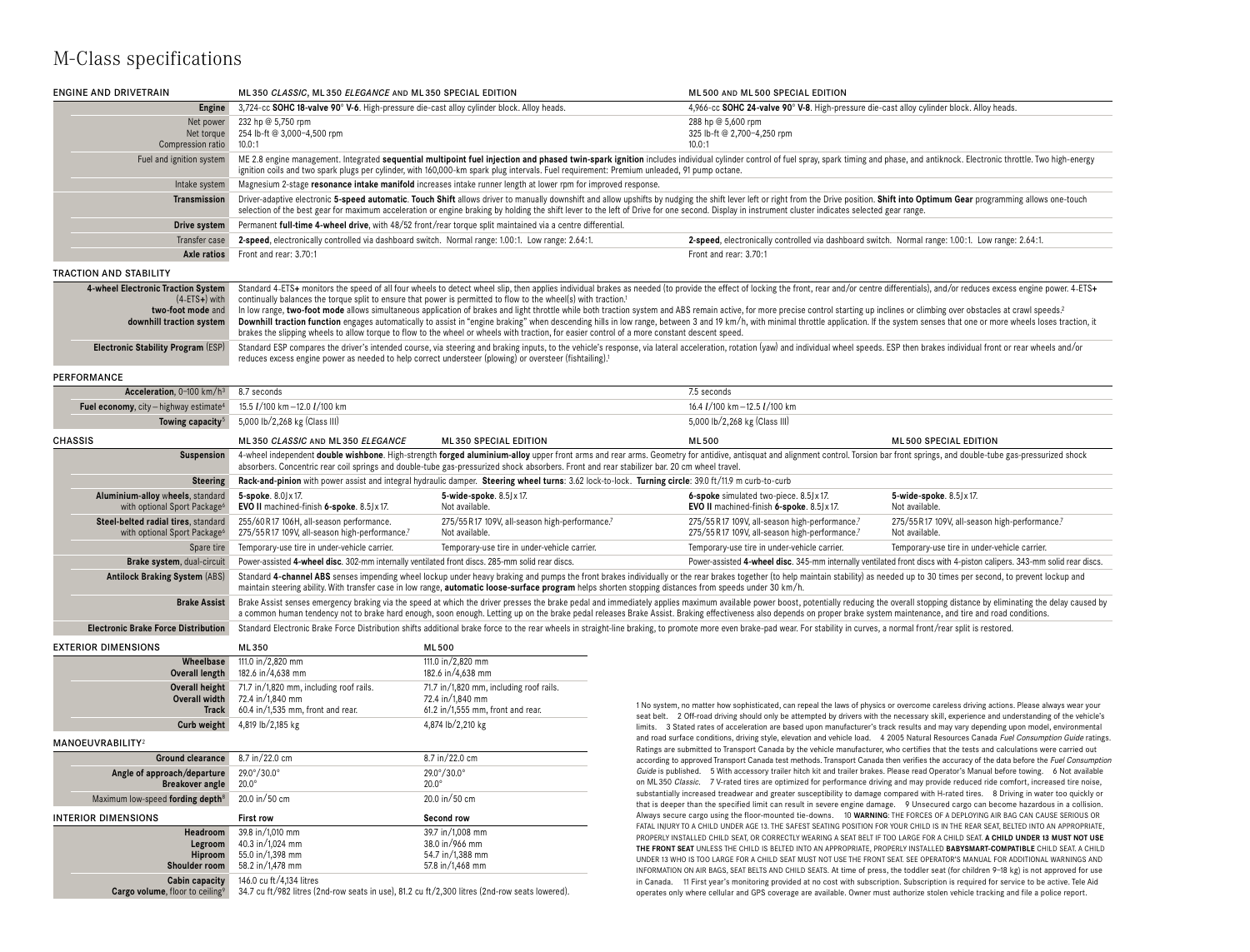| <b>CLASSIC</b><br>ML350                     |         |                        |                        | <b>SULEGANCE<br/>SUBSOS SE<br/>EXPLESOS SE<br/>SUBSOS SE EXTERIOR FEATURES</b>                                                                                                                                                                                                                                                                                      | ML350 CLASSIC |                     | ML 350 ELEGANCE<br>ML 350 SE   |
|---------------------------------------------|---------|------------------------|------------------------|---------------------------------------------------------------------------------------------------------------------------------------------------------------------------------------------------------------------------------------------------------------------------------------------------------------------------------------------------------------------|---------------|---------------------|--------------------------------|
| $\circ$<br>$\bullet$<br>$\circ \circ \circ$ |         | $\bullet$<br>$\bullet$ | $\bullet$<br>$\bullet$ | Power tilt/sliding tinted glass sunroof.                                                                                                                                                                                                                                                                                                                            |               |                     |                                |
| $\circ$<br>$\circ$                          | $\circ$ |                        | $\bullet$              | Power rear-quarter vent windows with dash-mounted remote controls.<br>Privacy glass for rear doors, rear quarters and liftgate.                                                                                                                                                                                                                                     |               |                     |                                |
|                                             |         |                        |                        | Black grille with black ribs. Black door handles. Chrome-finish liftgate handle.                                                                                                                                                                                                                                                                                    |               |                     |                                |
|                                             |         |                        |                        | Black grille with chrome ribs. Black door handles with chrome trim. Chrome-finish liftgate handle.<br>Power-dome hood. Silver-painted grille with chrome ribs. Black door handles with chrome trim. Brushed aluminium trim<br>on roof rails. Smoked taillamp lenses.                                                                                                |               |                     | $\circ$ $\circ$                |
|                                             |         |                        |                        | Variable-focus halogen headlamps with projector low beams and clear high-impact polycarbonate lenses.<br>Bi-Xenon High Intensity Discharge low-beam and high-beam headlamps with automatic level control, and halogen auxiliary<br>high beams for flash-to-pass feature. High-pressure headlamp washers.                                                            |               |                     |                                |
|                                             |         |                        |                        | Halogen front foglamps. Single red rear foglamp, integrated with left taillamp. Jewel-effect taillamp lenses.                                                                                                                                                                                                                                                       |               |                     |                                |
|                                             |         |                        |                        | Daytime Running Lamps illuminate low-beam headlamps at reduced intensity (full intensity for Bi-Xenon lamps).                                                                                                                                                                                                                                                       |               |                     |                                |
|                                             |         |                        |                        | Touch Turn Signals flash three times with one touch, for lane-changing. Auxiliary LED turn signals in mirror housings.<br>Dual power mirrors, automatically heated. Auto-dimming left-side mirror (shifting to Reverse auto-cancels dimming).                                                                                                                       |               |                     |                                |
|                                             |         |                        |                        | Electrically heated rear window with automatic shutoff based on time, vehicle speed and outside temperature.                                                                                                                                                                                                                                                        |               |                     |                                |
|                                             |         |                        |                        | 2-speed/intermittent front windshield wipers with wide-spray washer nozzles. Intermittent rear wiper with washer. When<br>front wipers are on, shifting to Reverse automatically activates rear wiper.                                                                                                                                                              |               |                     |                                |
|                                             |         |                        |                        | Rain-sensing intermittent wipers.                                                                                                                                                                                                                                                                                                                                   |               |                     |                                |
|                                             |         |                        |                        | Protective-coated roof rails (with 100-kg roof load capacity). Front and rear tow hooks.                                                                                                                                                                                                                                                                            |               |                     |                                |
|                                             |         |                        |                        | <b>LOCKING AND SECURITY</b>                                                                                                                                                                                                                                                                                                                                         |               |                     |                                |
|                                             |         |                        |                        | Radio-frequency remote central locking system with rolling-code signal for protection from transmitter cloning.<br>4-button remote integrates folding key and can selectively unlock driver's door and fuel filler only, unlock tailgate only, or<br>globally unlock/lock all doors, tailgate and fuel filler. Removing key from ignition disables engine computer. |               |                     |                                |
|                                             |         |                        |                        | Driver-programmable driveaway locking can automatically lock the doors when the vehicle reaches 15 km/h.<br>Night security illumination uses the vehicle's exterior lights to help illuminate a path after parking. Driver-programmable<br>intervals allow lights to stay on for 60, 45, 30 or 15 seconds, or not at all.                                           |               |                     |                                |
|                                             |         |                        |                        | Locator lighting uses the vehicle's exterior lights to help light a return path when the vehicle is remote-unlocked.<br>Unlocking vehicle also activates illuminated entry system.                                                                                                                                                                                  |               |                     |                                |
|                                             |         |                        |                        | Automatic antitheft alarm system with glass-breakage sensor, towaway protection and remote panic feature.<br>Integrated 3-button garage door control, compatible with HomeLink® components and some other systems.                                                                                                                                                  |               |                     |                                |
|                                             |         |                        |                        | <b>INTERIOR FEATURES</b>                                                                                                                                                                                                                                                                                                                                            |               |                     | $\circ$                        |
|                                             |         |                        |                        | CFC-free automatic climate control with sun sensor and electrostatic dust filter. Auxiliary climate control panel for rear-                                                                                                                                                                                                                                         |               |                     | $\circ$                        |
|                                             |         |                        |                        | cabin passengers. Adjustable rear-cabin air vents. Rear-cabin air ducts under front seats. REST mode can ventilate                                                                                                                                                                                                                                                  |               |                     | $\circ \circ \circ$<br>$\circ$ |
|                                             |         |                        |                        | cabin or help keep cabin warmer using residual heat for up to 30 minutes after vehicle is turned off.                                                                                                                                                                                                                                                               |               |                     | 000                            |
|                                             |         |                        |                        | Power front and rear side windows, with one-touch express-up/down for all four windows.<br>Electronic cruise control. Tilt steering column. Four overhead passenger assist grips.                                                                                                                                                                                   |               |                     | $\overline{\circ}$             |
|                                             |         |                        |                        | Auto-dimming rearview mirror with dual map lamps. Shifting to Reverse or switching on interior lamps cancels dimming.                                                                                                                                                                                                                                               |               | $\circ$ $\circ$ $-$ | $\circ \circ \circ$            |
|                                             |         |                        |                        | Delayed-fadeout courtesy lamps for first two rows of seating, with master shutoff switch. Entrance lamps in all four doors.                                                                                                                                                                                                                                         |               |                     | $\circ \circ \circ$            |
|                                             |         |                        |                        | Dual illuminated visor vanity mirrors. Four individual overhead reading lamps. Cargo-area courtesy lamp.<br>Four 12-volt power outlets: below dash, in cargo area, and with lighters in front and rear ashtrays.                                                                                                                                                    |               |                     | $ \circ$ $\circ$               |
|                                             |         |                        |                        | Front centre armrest with two-level enclosed storage. Folding rear centre armrest. Storage pockets in dash, all four doors<br>and at front of centre console. Magazine pockets on front seatbacks.                                                                                                                                                                  | $\circ$       | $\bullet$           | 000                            |
|                                             |         |                        |                        | Two retractable front cupholders at either end of dash. Single large cupholder in centre console. Retractable dual<br>cupholders for 2nd seating row, in rear of front centre console.                                                                                                                                                                              |               |                     | $ \circ$ $\circ$               |
|                                             |         |                        |                        | Lockable drawer-type safebox concealed under front passenger seat.                                                                                                                                                                                                                                                                                                  |               |                     | $\circ \circ \circ$            |
|                                             |         |                        |                        | Retractable/removable cargo cover (deleted when optional third-row seat is ordered). Floor-mounted cargo tie-downs.                                                                                                                                                                                                                                                 |               |                     | $\circ \circ \circ$            |
|                                             |         |                        |                        | SEATING AND TRIM                                                                                                                                                                                                                                                                                                                                                    |               |                     | $\circ \circ \circ$            |
|                                             |         |                        |                        | 6-way manually adjustable front seats with 4-way manually adjustable head restraints.                                                                                                                                                                                                                                                                               |               |                     | $ \circ$ $\circ$               |
|                                             |         |                        |                        | 8-way power front seats with 4-way manually adjustable head restraints.<br>Sport front seats.                                                                                                                                                                                                                                                                       |               |                     | $\circ \circ \circ$            |
|                                             |         |                        |                        | 3-position memory system for each front seat. Driver's seat memory also includes settings for outside mirrors.                                                                                                                                                                                                                                                      |               |                     |                                |
|                                             |         |                        |                        | Heated front seats.                                                                                                                                                                                                                                                                                                                                                 |               |                     |                                |
|                                             |         |                        |                        | 60/40-split folding 2nd-row seats with three head restraints and folding centre armrest. Folded seats can be lowered<br>flush with cargo floor. Seats can also shift forward to expand cargo area while carrying 2nd-row passengers.                                                                                                                                |               |                     |                                |
|                                             |         |                        |                        | Cloth upholstery.                                                                                                                                                                                                                                                                                                                                                   |               | $\circ$             |                                |
|                                             |         |                        |                        | Charcoal, Java or Ash leather upholstery on seats, head restraints and gathered door trim inserts.                                                                                                                                                                                                                                                                  |               |                     | $\circ \circ \circ$            |
|                                             |         |                        |                        | Hand-polished Burl Walnut wood trim on doors, console and shift gate.<br>Hand-polished Matte Burl Birch (with Java leather) or Charcoal Burl Walnut (with Charcoal or Ash leather) wood trim on                                                                                                                                                                     |               |                     | $\circ$ -                      |
|                                             |         |                        |                        | doors, console and shift gate. Chrome-ringed gauges and climate controls. Special Edition floor mats.<br>Wood trim on console rolltop cover and rear climate control panel.                                                                                                                                                                                         |               |                     |                                |
|                                             |         |                        |                        | Leather-trimmed steering wheel and shift knob.                                                                                                                                                                                                                                                                                                                      |               |                     |                                |
|                                             |         |                        |                        | Leather-trimmed steering wheel. Burl walnut shift knob.                                                                                                                                                                                                                                                                                                             |               |                     | $\bullet$ STAND                |
|                                             |         |                        |                        | Brushed stainless-steel door sill trim. Velour carpeting, including cargo floor.                                                                                                                                                                                                                                                                                    |               |                     |                                |

| ML 500<br>ML 500 SE | AUDIO AND COMMUNICATIONS                                                                                                                                                                                                                                                                                                              |
|---------------------|---------------------------------------------------------------------------------------------------------------------------------------------------------------------------------------------------------------------------------------------------------------------------------------------------------------------------------------|
|                     | Modular Control System (MCS) integrates a single in-dash control centre with a large colour-LCD screen and<br>multifunction operating panel for the standard AM/FM stereo/weatherband radio and autoreverse cassette player<br>(concealed behind screen), plus any of the integrated MCS accessories listed under Optional Equipment. |
|                     | 6-speaker audio system.                                                                                                                                                                                                                                                                                                               |
|                     | Bose® sound system with 9 speakers plus an Acoustimass® underseat subwoofer, and Bose AudioPilot™ digital processing.<br>MCS-integrated 6-disc CD changer, concealed behind cargo-area sidewall.                                                                                                                                      |
|                     | <b>INSTRUMENTATION</b>                                                                                                                                                                                                                                                                                                                |
|                     | Electronic analogue speedometer, tachometer, fuel gauge and coolant temperature gauge. Electronic digital odometer,<br>resettable trip meter, quartz clock, outside temperature indicator, and display of Touch Shift gear selection.                                                                                                 |

|                                                                                                                                                                                                                                                                                                                                                                                                                                                                                 |           | Electronic analogue speedometer, tachometer, fuel gauge and coolant temperature gauge. Electronic digital odometer,<br>resettable trip meter, quartz clock, outside temperature indicator, and display of Touch Shift gear selection.<br>Flexible Service System calculates and displays distance remaining to next basic maintenance service based on actual<br>driving conditions, some indicators of oil condition, and engine loads, rpm and operating temperatures.<br>Digital trip computer in overhead console can display compass heading, date, elapsed time, instantaneous or average fuel<br>economy, or remaining driving distance on fuel in tank. Display can be set to metric or U.S. units.<br>Warning lights for low fuel level, low coolant level, brake-pad wear, and low washer fluid level.                                                                                                                                                                                                                                                                                                                                                                                                                                                                                                                                  |
|---------------------------------------------------------------------------------------------------------------------------------------------------------------------------------------------------------------------------------------------------------------------------------------------------------------------------------------------------------------------------------------------------------------------------------------------------------------------------------|-----------|---------------------------------------------------------------------------------------------------------------------------------------------------------------------------------------------------------------------------------------------------------------------------------------------------------------------------------------------------------------------------------------------------------------------------------------------------------------------------------------------------------------------------------------------------------------------------------------------------------------------------------------------------------------------------------------------------------------------------------------------------------------------------------------------------------------------------------------------------------------------------------------------------------------------------------------------------------------------------------------------------------------------------------------------------------------------------------------------------------------------------------------------------------------------------------------------------------------------------------------------------------------------------------------------------------------------------------------------------|
|                                                                                                                                                                                                                                                                                                                                                                                                                                                                                 |           | <b>RESTRAINT SYSTEMS</b>                                                                                                                                                                                                                                                                                                                                                                                                                                                                                                                                                                                                                                                                                                                                                                                                                                                                                                                                                                                                                                                                                                                                                                                                                                                                                                                          |
|                                                                                                                                                                                                                                                                                                                                                                                                                                                                                 |           | Integrated Restraint System: Driver and front passenger are each provided with a front air bag with dual-stage inflation,<br>a door-mounted side-impact air bag, and a 3-point seat belt with an Emergency Tensioning Device (ETD) and belt force<br>limiter. <sup>10</sup> Outboard 2nd-row passengers are each provided with a door-mounted side-impact air bag and a 3-point seat<br>belt with ETD. Centre 2nd-row seat and optional 3rd-row seats are each provided with a 3-point seat belt.<br>Head Protection Curtains: In a side impact or rollover exceeding a preset threshold, a multi-chamber air bag deploys to<br>cover the front and rear side-door glass on the affected side of the vehicle.<br>Occupancy sensor prevents the front passenger's front and side-impact air bags from deploying if the seat is unoccupied.<br>An ETD will not deploy if seat belt is unfastened.<br>Universal LATCH system (Lower Anchors and Tethers for Children) at outboard rear seating positions, as well as selectable<br>seat-belt retractors at all passenger seating positions, help secure child seats. <sup>10</sup><br>Front and outboard 2nd-row seat belts include height-adjustable shoulder belts and lower points attached to seat frames.<br>Each occupant is provided with a head restraint that adjusts up-down and fore-aft. |
|                                                                                                                                                                                                                                                                                                                                                                                                                                                                                 |           | <b>OPTIONAL EQUIPMENT</b>                                                                                                                                                                                                                                                                                                                                                                                                                                                                                                                                                                                                                                                                                                                                                                                                                                                                                                                                                                                                                                                                                                                                                                                                                                                                                                                         |
| $\circ\circ\circ\bullet\bullet$<br>$\circ\circ\circ\bullet\bullet$                                                                                                                                                                                                                                                                                                                                                                                                              | $\bullet$ | Power tilt/sliding tinted glass sunroof.<br>Power rear-quarter vent windows with dash-mounted remote controls.<br>Privacy glass for rear doors, rear quarters and liftgate.                                                                                                                                                                                                                                                                                                                                                                                                                                                                                                                                                                                                                                                                                                                                                                                                                                                                                                                                                                                                                                                                                                                                                                       |
| $\circ\circ\circ\bullet\bullet$                                                                                                                                                                                                                                                                                                                                                                                                                                                 |           | High-pressure headlamp washers.                                                                                                                                                                                                                                                                                                                                                                                                                                                                                                                                                                                                                                                                                                                                                                                                                                                                                                                                                                                                                                                                                                                                                                                                                                                                                                                   |
| $\overline{\phantom{a}}$ $\overline{\phantom{a}}$ $\overline{\phantom{a}}$ $\overline{\phantom{a}}$ $\overline{\phantom{a}}$ $\overline{\phantom{a}}$ $\overline{\phantom{a}}$ $\overline{\phantom{a}}$ $\overline{\phantom{a}}$ $\overline{\phantom{a}}$ $\overline{\phantom{a}}$ $\overline{\phantom{a}}$ $\overline{\phantom{a}}$ $\overline{\phantom{a}}$ $\overline{\phantom{a}}$ $\overline{\phantom{a}}$ $\overline{\phantom{a}}$ $\overline{\phantom{a}}$ $\overline{\$ |           | Bi-Xenon High Intensity Discharge low-beam and high-beam headlamps (includes headlamp washers).                                                                                                                                                                                                                                                                                                                                                                                                                                                                                                                                                                                                                                                                                                                                                                                                                                                                                                                                                                                                                                                                                                                                                                                                                                                   |
|                                                                                                                                                                                                                                                                                                                                                                                                                                                                                 |           | $\circ$ $\circ$ $\bullet$ $\bullet$ Rain-sensing intermittent wipers.                                                                                                                                                                                                                                                                                                                                                                                                                                                                                                                                                                                                                                                                                                                                                                                                                                                                                                                                                                                                                                                                                                                                                                                                                                                                             |
|                                                                                                                                                                                                                                                                                                                                                                                                                                                                                 |           | $\overline{\phantom{a}}$ $\circ$ $\circ$ $\circ$ Parktronic audio-visual parking assistance system.                                                                                                                                                                                                                                                                                                                                                                                                                                                                                                                                                                                                                                                                                                                                                                                                                                                                                                                                                                                                                                                                                                                                                                                                                                               |
| $\circ$ $\circ$ $\circ$ $\circ$ $\circ$                                                                                                                                                                                                                                                                                                                                                                                                                                         |           | Stainless-steel front brush guard and front skid plate (not available with Sport Package or Parktronic system).                                                                                                                                                                                                                                                                                                                                                                                                                                                                                                                                                                                                                                                                                                                                                                                                                                                                                                                                                                                                                                                                                                                                                                                                                                   |
|                                                                                                                                                                                                                                                                                                                                                                                                                                                                                 |           | ○ ○ ○ ○ Stainless-steel side runners with polished finish. Moulded front and rear mudflaps (not available with Sport Package).                                                                                                                                                                                                                                                                                                                                                                                                                                                                                                                                                                                                                                                                                                                                                                                                                                                                                                                                                                                                                                                                                                                                                                                                                    |
|                                                                                                                                                                                                                                                                                                                                                                                                                                                                                 |           | ○ ○ ○ ○ Stainless-steel rear-mounted swing-away spare tire carrier with polished finish (not available with Sport Package).                                                                                                                                                                                                                                                                                                                                                                                                                                                                                                                                                                                                                                                                                                                                                                                                                                                                                                                                                                                                                                                                                                                                                                                                                       |
|                                                                                                                                                                                                                                                                                                                                                                                                                                                                                 |           | $ \circ$ $\circ$ $\bullet$ $\bullet$ 3-position memory system for each front seat. Driver's seat memory also includes settings for outside mirrors.                                                                                                                                                                                                                                                                                                                                                                                                                                                                                                                                                                                                                                                                                                                                                                                                                                                                                                                                                                                                                                                                                                                                                                                               |
| $\circ$ $\bullet$                                                                                                                                                                                                                                                                                                                                                                                                                                                               |           | $\bullet \bullet$ Heated front seats.                                                                                                                                                                                                                                                                                                                                                                                                                                                                                                                                                                                                                                                                                                                                                                                                                                                                                                                                                                                                                                                                                                                                                                                                                                                                                                             |
|                                                                                                                                                                                                                                                                                                                                                                                                                                                                                 |           | $\circ \circ \circ \circ$ $\circ$ Dual fold-up 3rd-row seats with seat belts and head restraints. (Includes power rear quarter windows. Deletes cargo<br>cover. Upholstery matches front seats.)                                                                                                                                                                                                                                                                                                                                                                                                                                                                                                                                                                                                                                                                                                                                                                                                                                                                                                                                                                                                                                                                                                                                                  |
|                                                                                                                                                                                                                                                                                                                                                                                                                                                                                 |           | $\Box$ $\Box$ $\blacksquare$ $\blacksquare$ Concorded lookable exfector                                                                                                                                                                                                                                                                                                                                                                                                                                                                                                                                                                                                                                                                                                                                                                                                                                                                                                                                                                                                                                                                                                                                                                                                                                                                           |

- **Concealed lockable safebox.** MCS **● ●** Concealed lockable safebox.<br> **•** ● ● ● ● MCS onboard GPS satellite navigation system with single in-dash DVD-ROM drive that can play an audio CD when system
- is not navigating. (Dealer-installed, not available with MCS in-dash single-CD player.)
- MCS-integrated 6-disc CD changer. (Dealer-installed, concealed behind cargo-area sidewall.) ●●
- O O O MCS-integrated Motorola V60i<sup>™</sup> tri-band digital portable telephone, with or without voice control system for operation of commonly used telephone and audio system features. (Dealer-installed.)

Bose AudioPilot digital sound system with 9 speakers plus Acoustimass underseat subwoofer. Includes 6-disc CD changer. **–** ●●

O O O O Hele Aid uses GPS satellites to determine the current location of your car, plus a cellular link to provide 24-hour contact with Mercedes-Benz for emergency aid (SOS button), information (*i*-button) or Roadside Assistance (wrench button). Automatic Collision Notification engages SOS function if an air bag or Emergency Tensioning Device (ETD) deploys. Tele<br>Aid also includes Automatic Alarm Notification (which alerts Mercedes-Benz to contact you if the antith off), stolen vehicle tracking, and remote keyless unlocking service.<sup>11</sup>

 $\circ$   $-$  **Sport Package**: 17" EVO II wheels with 275/55R17 tires. Sculpted colour-keyed bumpers, fender flares, side cladding and tailgate filler panel. Round projector-beam front foglamps. Chrome exhaust tip.

- O O O O Metallic paint. (Extra charge on ML350 Classic.)
- *designo* **interiors** (available in Charcoal, Ash, Java or two-tone Java/Borneo): *designo* Nappa leather on seats, doors, **– – –**steering wheel, shift knob and shift gate trim. Natural Poplar or Charcoal Poplar wood trim. *designo* floor mats.
- **STANDARD OPTIONAL –NOT AVAILABLE**